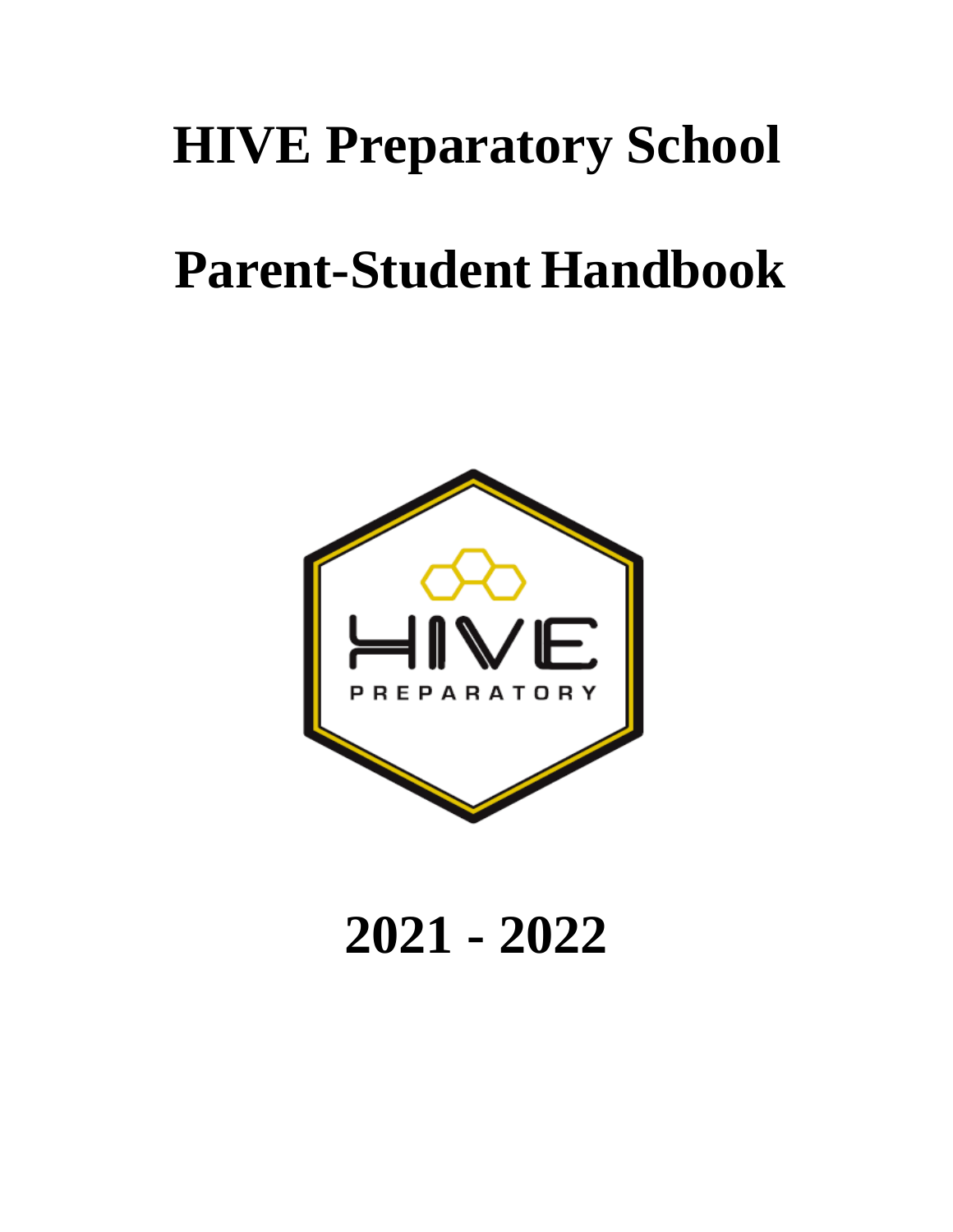# **HIVE Preparatory School**

#### **MISSION AND VISION STATEMENT**

#### **Mission Statement**

The mission of HIVE Preparatory K- 8 School is to collaborate with stakeholders in creating a **Highly Inquisitive Versatile Education** that will facilitate a student-centered, adaptable learning environment. The School will provide students with a rigorous academic and social preparation that will promote dignity, courtesy, discipline, responsibility, and high expectations in order to achieve high academic standards and become productive citizens.

HIVE Preparatory School - establishes the following goals in achieving its mission:

- 1. Create a safe, nurturing academic environment where all students will achieve high academic standards and professionals are empowered to embrace accountability.
- 2. Ensure students are exposed to a broad swath of cultural and academic experiences as preparation for success in a global economy.
- 3. Furnish adequate resources to achieve the School's mission including the recruitment and retention of highly qualified teachers and motivated staff.
- 4. Deliver an instructional system that will be tailored to individual learning styles including; differentiated instructions, active learning, and learning centers.
- 5. Serve students with disabilities according to their IEP.
- 6. Provide a flexible and versatile approach that will ensure continuous improvement of all learners.
- 7. Maintain an effective level of parental involvement.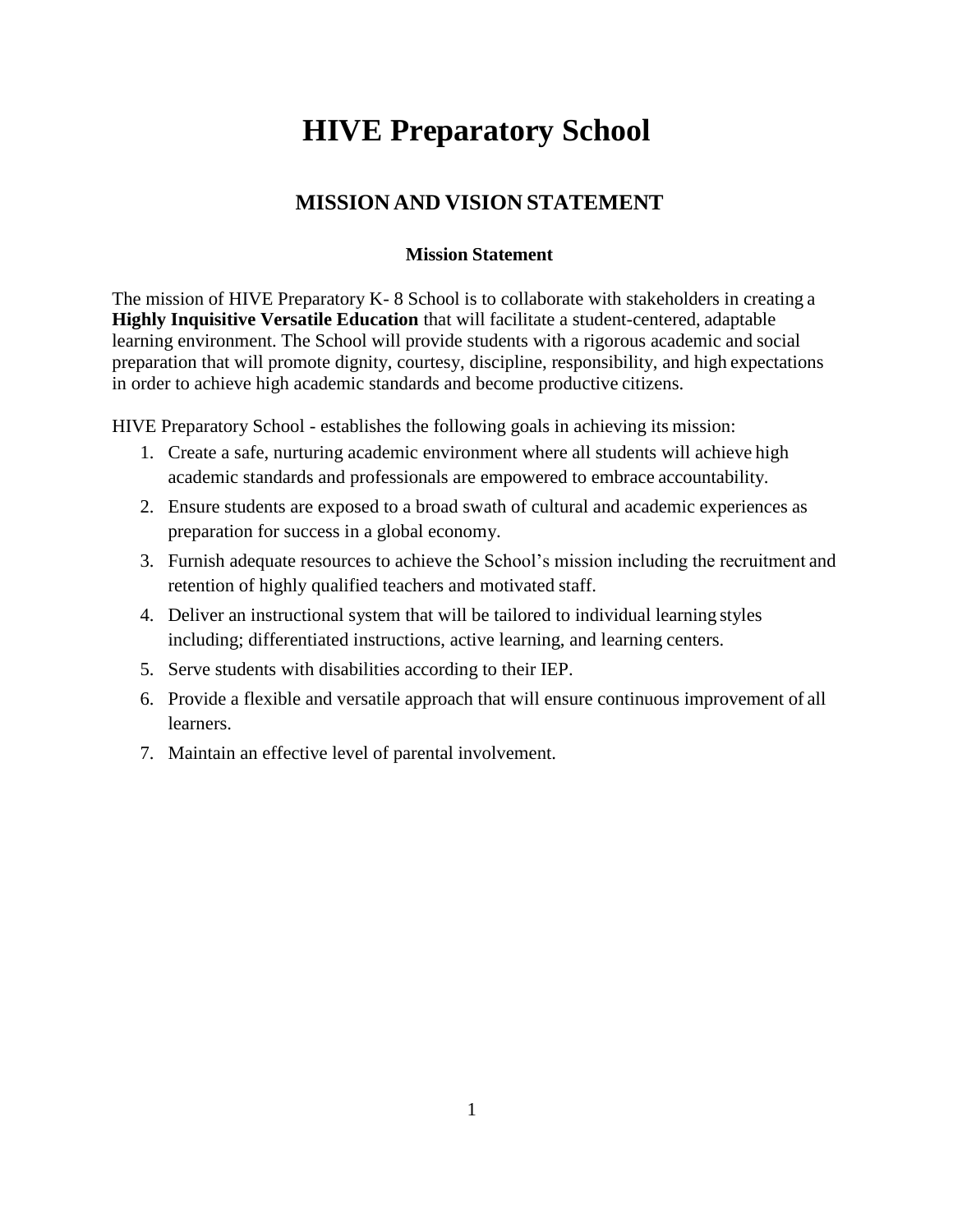## **School Hours**

Teachers (Elementary) 7:30 a.m. - 3:30 p.m.

Teacher (Middle School) 8:30 a.m. - 4:30 p.m. Special Area Teachers 7:30 a.m. - 3:30 p.m. Students Kindergarten and  $1<sup>st</sup>$  8:00 a.m. - 2:00 p.m. Students  $2<sup>nd</sup> - 5$ Students  $2^{nd} - 5^{th}$ <br>Wednesdays (K - 5) 8:00 a.m. - 3:00 p.m.<br>8:00 a.m. - 2:00 p.m. Students  $6^{th} - 8$ Wednesdays  $(6^{th} – 8)$ Office Hours 7:30 a.m. - 4:30 p.m. Morning Care (Elementary) 7:00 a.m. - 7:30 a.m. Morning Care (Middle) 7:00 a.m. – 8:30 a.m. After Care 2:00 p.m. - 6:00 p.m.

# 8:00 a.m. - 2:00 p.m. 9:00 a.m. - 4:00 p.m. 9:00 a.m.  $-$  4:00 p.m.

## **Daily Schedule**

7:00 a.m. – 7:30 a.m. Breakfast (Free to All) 7:30 a.m. – 7:55a.m. Elementary Students Arrive 8:00 a.m. Elementary School Day Begins\* *\*after this time students are considered tardy* 7:00 a.m. – 8:30 a.m. Middle School Breakfast/Supervision 8:30 a.m. – 8:55 a.m. Middle School Students Arrive 9:00 a.m. Middle School Day Begins\* *\*after this time students are considered tardy* 10:00 a.m. - 1:00 p.m. Lunch  $2:00$  p.m.  $-2:30$  p.m.  $K-1<sup>st</sup>$  grades Dismissal 3:00 p.m. - 3:30 p.m. 2 <sup>nd</sup> – 5<sup>th</sup> grades Dismissal 4:00 p.m.  $-4:30$  p.m. <sup>th</sup> – 8<sup>th</sup> grades Dismissal 2:00 p.m. - 6:00 p.m. After Care Program

*\* Car-line dismissals last 30 minutes each. At the conclusion of each car-line, dismissal will be conducted through the front office for an additional 30 minutes (\*excluding the middle school dismissal: at 4:30pm all remaining middle school students will be sent to the aftercare program)*

*\* Walking / Riding Bicycle to and from the school require administrative permission.*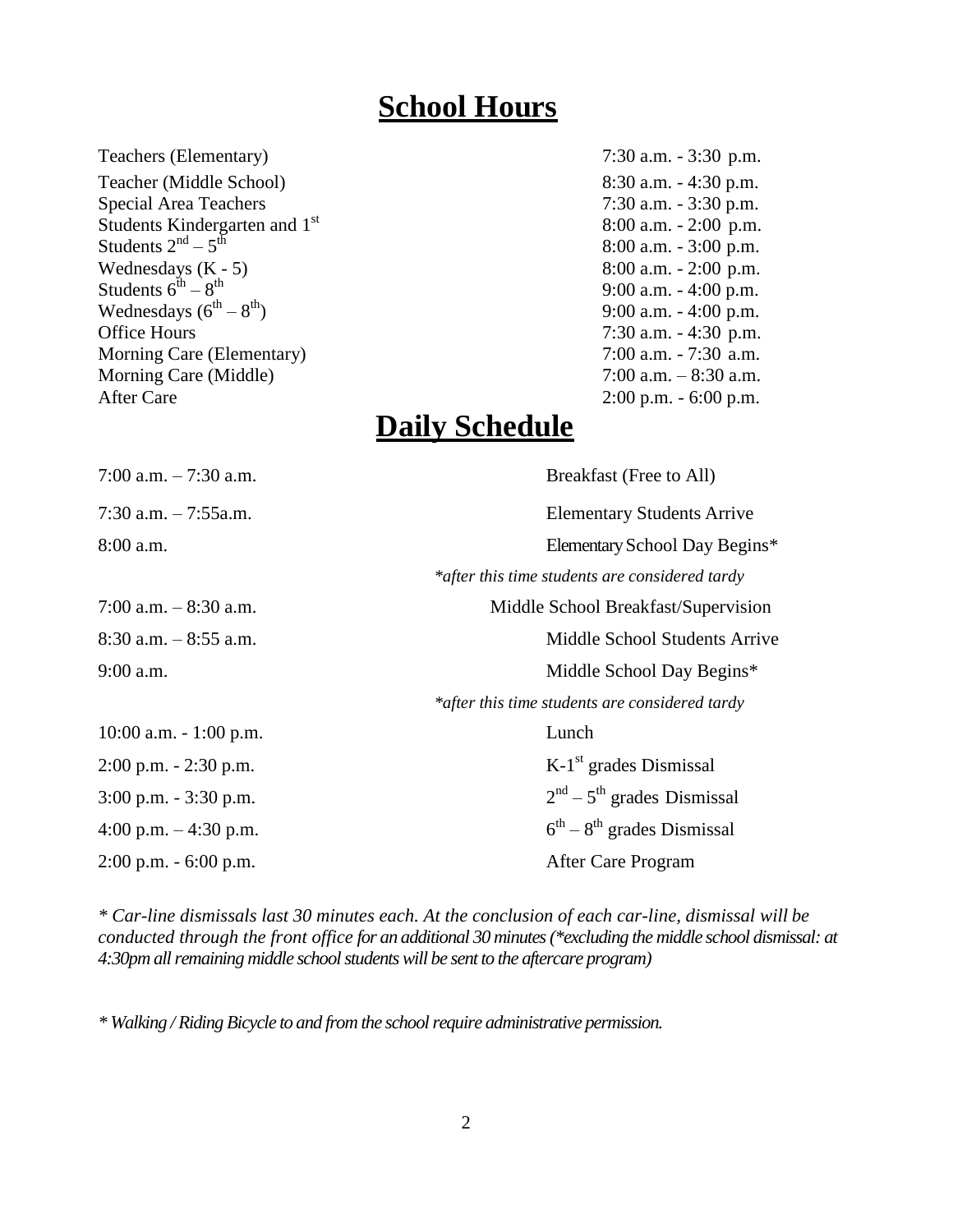# **Parent/ Guardian Contract 2021-2022**

I/We the undersigned parent/guardian of:  $\blacksquare$  (student name), hereby agree to abide by the following policies and procedures of HIVE Preparatory School.

Attendance Policies: In accordance with School and [District Daily Attendance](http://www.neola.com/miamidade-fl/search/policies/po5200.htm) policies, students must be physically present in school for a minimum of 2 hours in order to be counted as present for attendance purposes. Failure to be physically present for a minimum of 2 hours will result in an absence for the entire school day. In addition, please note that all policies regarding late arrivals and tardies still apply. Absences will only be excused for those reasons specified in the Student/Parent Handbook and/or Curriculum Bulletin. In addition, parents/guardians must submit supporting documentation of the absence as specified in the Student/Parent Handbook and/or Curriculum Bulletin, explaining your child's absence. Documentation submitted more than 3 days (72) hours after your child's return to school will not be accepted, and the absence(s) will be deemed unexcused. All tardies are unexcused. If your child arrives after the commencement of school, please do not send them to class. Students arriving after the commencement of school must report directly to the School's designated area. Excessive tardies and unexcused absences, as further defined Student/Parent Handbook and/or Curriculum Bulletin may result in sanctions including, but not limited to, the following: notification sent home to parents; disciplinary action; written referral; students may be required to meet with the administration/ Attendance Review Committee; and/or students' report card reflecting insufficient attendance for receiving a grade.

Arrival/Dismissal: Please be familiar with your child's arrival and dismissal time. Unless otherwise stated in the Student/Parent Handbook and/or Curriculum Bulletin, arrival time for students is thirty (30) minutes prior to the start of school. Any student not in class at the commencement of the school day must receive a tardy pass. In accordance with the HIVE's attendance policy, as stated in the Student/Parent Handbook and/or Curriculum Bulletin, students arriving or departing outside of HIVE's designated times may be enrolled in an after-care program where available, including all applicable fees, and/or may be charged late-pickup fees. In addition, the school reserves the right to sanction students who arrive prior to the School's arrival time or remain on campus after the School's dismissal time, and who are not participating in: an after-care program; a school-sponsored educational activity; or other school-sponsored club, sport or activity. Please be advised: HIVE Prep is NOT responsible for a student arriving/departing outside of the school's designated times.

Early release: For a student to be dismissed early, parents must report to the designated office (as specified in the Student/Parent Handbook and/or Curriculum Bulletin). Excessive Early Dismissal, as further defined in Student/Parent Handbook and/or Curriculum Bulletin, may result in sanctions including, but not limited to, the following: notification sent home to parents, disciplinary action and/or written referral. Students receiving any three (3) referrals in a school year may be required to meet with administration/ Attendance Review Committee. Please note: As per [School Board Policy](http://www.neola.com/miamidade-fl/search/policies/po5200.htm)  [5200,](http://www.neola.com/miamidade-fl/search/policies/po5200.htm) students will not be dismissed 30 minutes prior to dismissal time.

Unauthorized Items Policy: Please note that students are not allowed to bring any toys, electronic devices, pets or animals to school. Cells phones are permitted, but may not be turned on inside of the school building at any time. In addition, cell phones may not be visible at any time during the school day, may not be displayed during school and must be left in the student's bag. The school will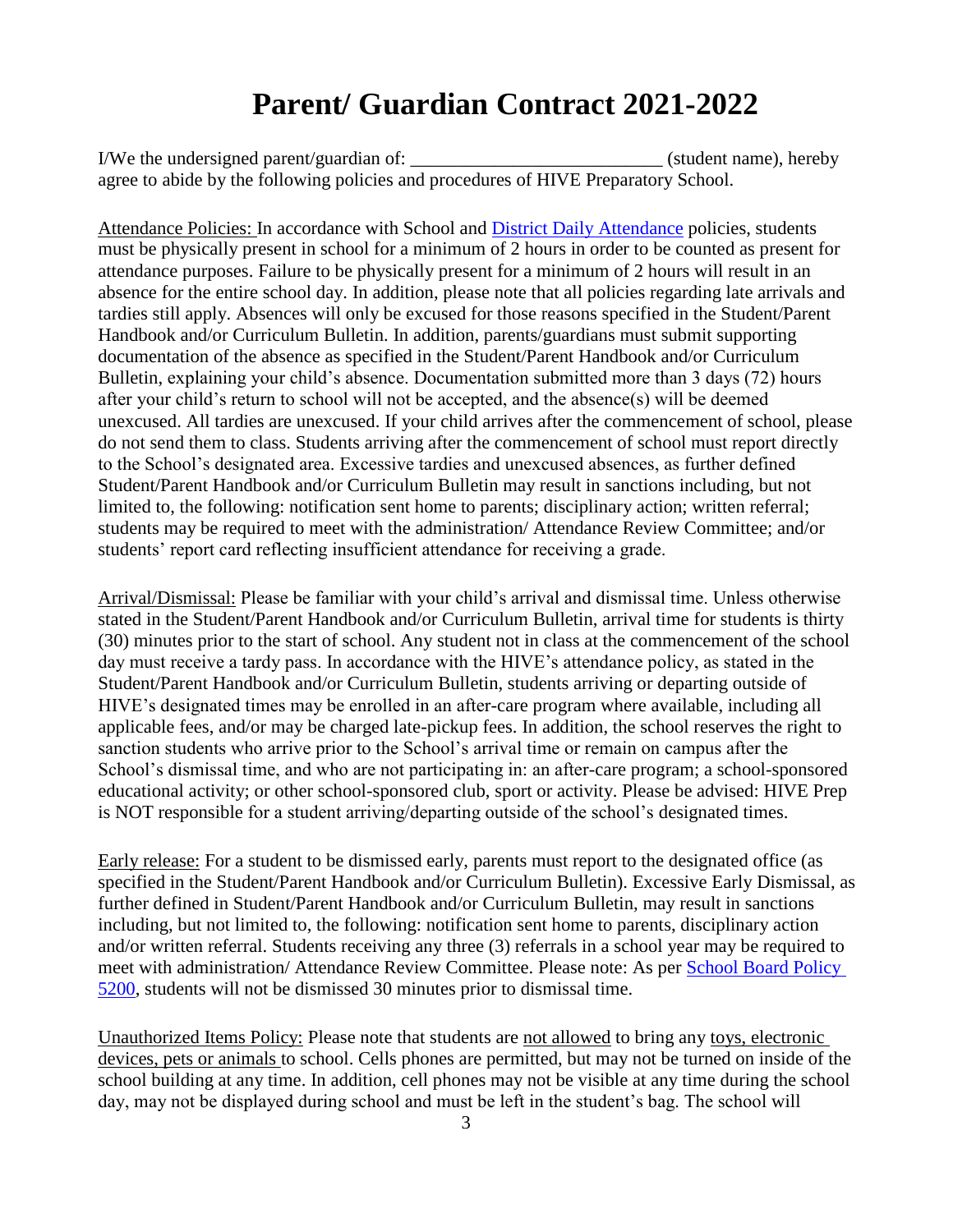confiscate any visible or audible cell phones, and any other unauthorized items a student may bring to school. Confiscated items will only be returned to parents, at which time a parent/student conference may be required. Notwithstanding the aforementioned the school may keep any such unauthorized items until the end of the school year. Continued violations of this policy may result in further sanctions, and may subject the student to disciplinary action and/or referral to the School's administration/discipline review committee. Please note that while the school will take every measure to protect such items, the school shall not be responsible for loss or damage to any unauthorized items which have been confiscated. Any items not claimed by the last day of school year shall be disposed of without further liability to the school.

Transportation: Transportation must be provided or arranged by the parent or guardian. Transportation shall be provided in accordance with applicable law.

Uniform Policy: Uniforms, as further defined in the Student/Parent Handbook and/or Curriculum Bulletin must be worn every day. Students who arrive to school without proper uniform may be subject to sanctions including, but not limited to, the following: notification sent home to parents; disciplinary action; written referral; parents may be called and/or students may be sent home with parent/guardian, for proper attire; and/or students may be referred to the school's administration/discipline review committee. Student may be considered as unexcused absent until in proper attire.

Volunteer hours: Parents/Guardians are required to complete a minimum of ten (10) volunteer hours per academic year unless otherwise stated in the Student/Parent Handbook. All parent/guardian volunteer hours must be completed prior to the last day of school.

Satisfactory Academic Progress: If the school identifies your student as requiring additional instruction and/or remediation, including but not limited to: mandatory tutoring, summer school, and/or PMP etc., attendance at, and successful completion of such is mandatory. Please note: for secondary schools, students must maintain a minimum grade point average, as further defined in the Student/Parent Handbook and/or Curriculum Bulletin, in order to participate in any/all athletic and other school activities, and in order to meet the requirements for graduation.

Outstanding fees: Please be aware that all student accounts must be kept current and outstanding fees are not permitted. Failure to reconcile and maintain current accounts may result in the loss and/or suspension of co-curricular activity privileges (including, but not limited to, any and all end of year and/or grade specific activities.) Fees may include, but shall not be limited to, district approved course/all fees, lost books, late library fees, lunch accounts, before/after school care fees, late pickup fees, and any and all fees which may accrue in normal course.

Internet and Media Use Policy: In addition to the [MDCPS technology and acceptable use policy,](http://www.dadeschools.net/technology/acceptable_use_policy.htm) the school requires the following of all students and parents: No recording, either photographic or audio/visual in nature may be made on school property without the express authorization of the administration. No document or media existing now or in the future and which impacts the school and/or disrupts the learning environment, relating to the school, its staff or students, including but not limited to photographs, letters, yearbooks, and other material may be published without the express authorization of the administration. Furthermore, the unauthorized use of the HIVE Preparatory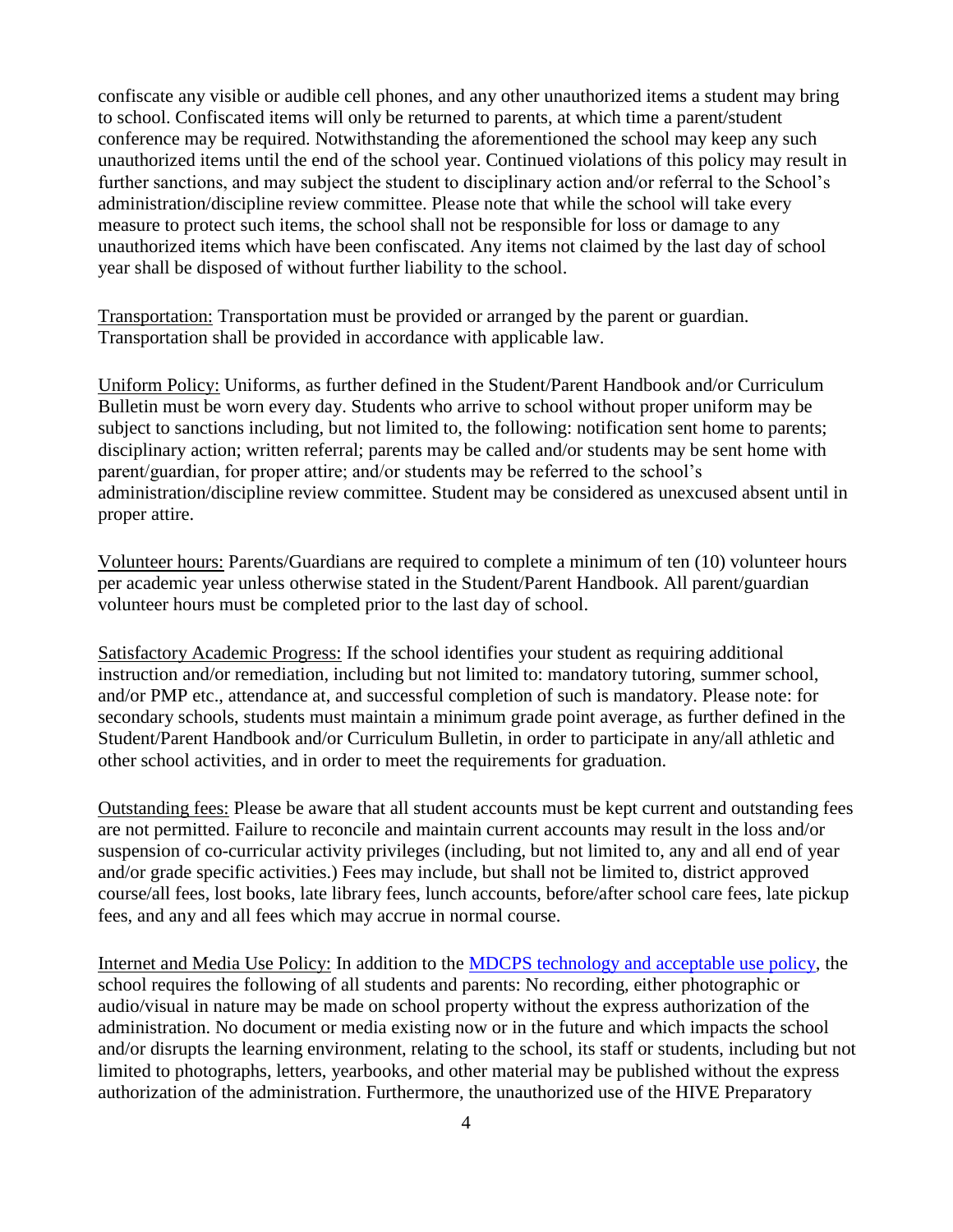School name and/or any of its logos is expressly prohibited. For purposes of this section, the term "public forum or media includes but shall not be limited to publicly accessible websites and web forums, newspapers, print and other media sources."

The school may photograph and video tape school events which may include student images. These images may be projected on the school website and/or other media. If any parent wishes to exclude use of their child's image or likeness, please contact the administration.

School specific policies: The school reserves the right to develop and enforce additional schoolspecific policies and forms, including but not limited to, the Student/Parent Handbook and/or Curriculum Bulletin, and any additional school policies or procedures.

Miami Dade County Public Schools: Please note that all students enrolled in the school are students of Miami-Dade County Public Schools, subject to applicable policies, including but not limited to, the Student Progression Plan and the Code of Student Conduct. Pursuant to MDCPS School Board Policy, violations of parent contracts shall not result to in involuntary withdrawal of a student in the same school year of the violations.

Discipline: The school has adopted the Miami-Dade County Public Schools Code of Student Conduct. Students shall abide by the conduct standards and student responsibilities established in the Code of Student Conduct and the Student/Parent Handbook and/or Curriculum Bulletin. Students shall conduct themselves in a manner consistent with the mission and vision of the school. In accordance with the Student Code of Conduct, any infractions and violations of these policies shall be addressed by the administration/Discipline Review Committee and all appropriate sanctions shall be imposed.

Non-Discrimination Policy: The School Board of Miami-Dade County, Florida, adheres to a policy of nondiscrimination in employment and educational programs/activities and programs/activities receiving Federal financial assistance from the Department of Education, and strives affirmatively to provide equal opportunity for all as required by:

Title VI of the Civil Rights Act of 1964 - prohibits discrimination on the basis of race, color, religion, or national origin.

Title VII of the Civil Rights Act of 1964, as amended - prohibits discrimination in employment on the basis of race, color, religion, gender, or national origin, for programs or activities receiving Federal financial assistance from the Department of Education.

Title IX of the Education Amendments of 1972 - prohibits discrimination on the basis of gender.

Age Discrimination in Employment Act of 1967 (ADEA), as amended - prohibits discrimination on the basis of age with respect to individuals who are at least 40.

The Equal Pay Act of 1963, as amended - prohibits sex discrimination in payment of wages to women and men performing substantially equal work in the same establishment.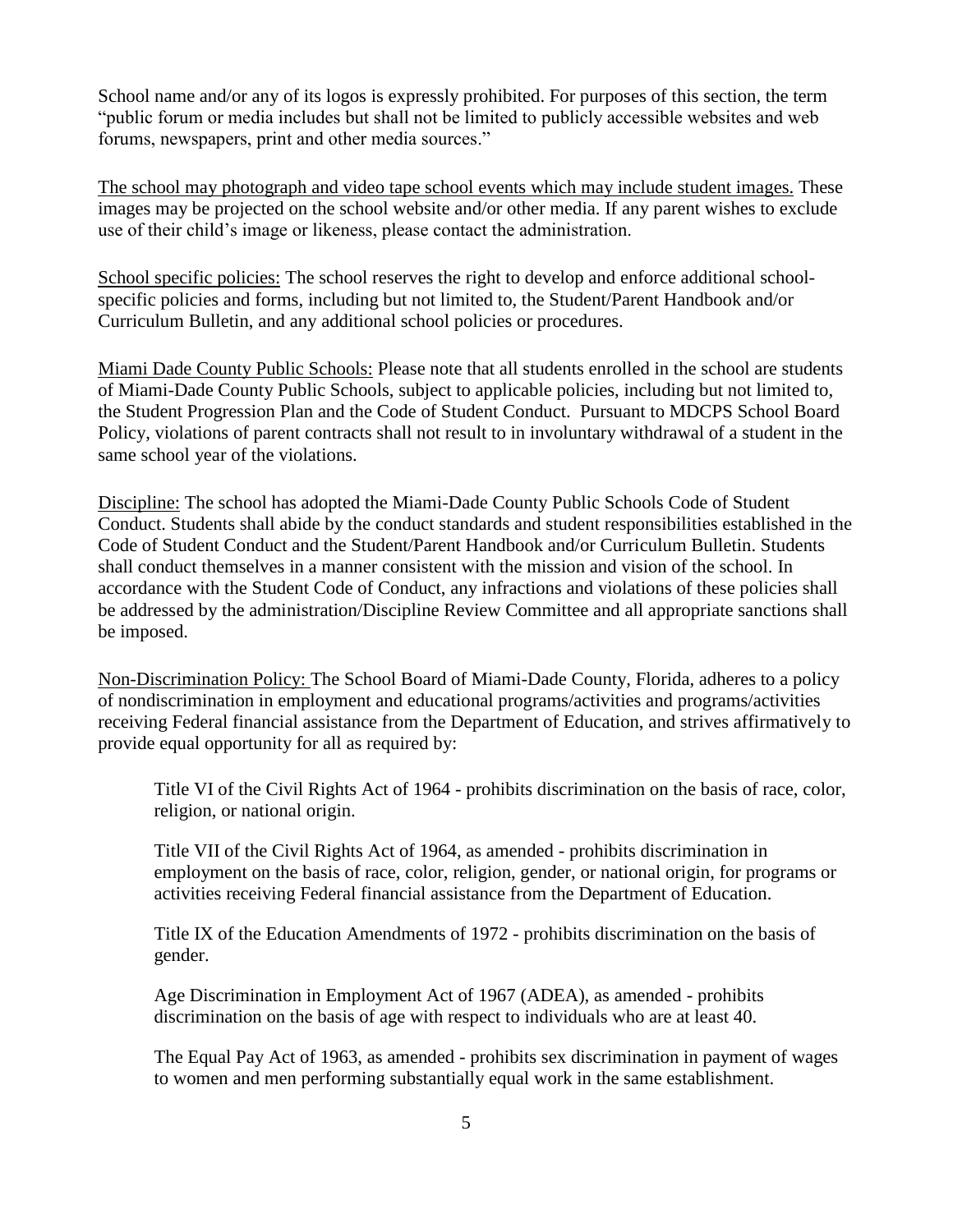Section 504 of the Rehabilitation Act of 1973 - prohibits discrimination against the disabled.

Americans with Disabilities Act of 1990 (ADA) - prohibits discrimination against individuals with disabilities in employment, public service, public accommodations and telecommunications.

The Family and Medical Leave Act of 1993 (FMLA) - requires covered employers to provide up to 12 weeks of unpaid, job-protected leave to "eligible" employees for certain family and medical reasons.

The Pregnancy Discrimination Act of 1978 - prohibits discrimination in employment on the basis of pregnancy, childbirth, or related medical conditions.

Florida Educational Equity Act (FEEA) - prohibits discrimination on the basis of race, gender, national origin, marital status, or handicap against a student or employee.

Florida Civil Rights Act of 1992 - secures for all individuals within the state freedom from discrimination because of race, color, religion, sex, national origin, age, handicap, or marital status.

School Board Rules 6Gx13-4A-1.01, 6Gx13-4A-1.32, and 6Gx13-5D-1.10 - prohibit harassment and/or discrimination against a student or employee on the basis of gender, race, color, religion, ethnic or national origin, political beliefs, marital status, age, sexual orientation, social and family background, linguistic preference, pregnancy, or disability.

Veterans are provided re-employment rights in accordance with P.L. 93-508 (Federal Law) and Section 20

# **Admission, Registration and Immunization**

#### **ENTRANCE REQUIREMENTS**

All future students must apply during the schools application period. Once lottery is held, all students who have been chosen will be called to register. The following documents and forms are to be provided upon initial registration:

- Enrollment package
- Original birth certificate
- Verification of age and legal name
- Proof of a physical examination by an approved health care provider including a tuberculosis clinical screening, appropriate follow-up, and a certificate of immunization
- Two (2) verification of parent/legal current residence (address)

#### **IMMUNIZATIONS**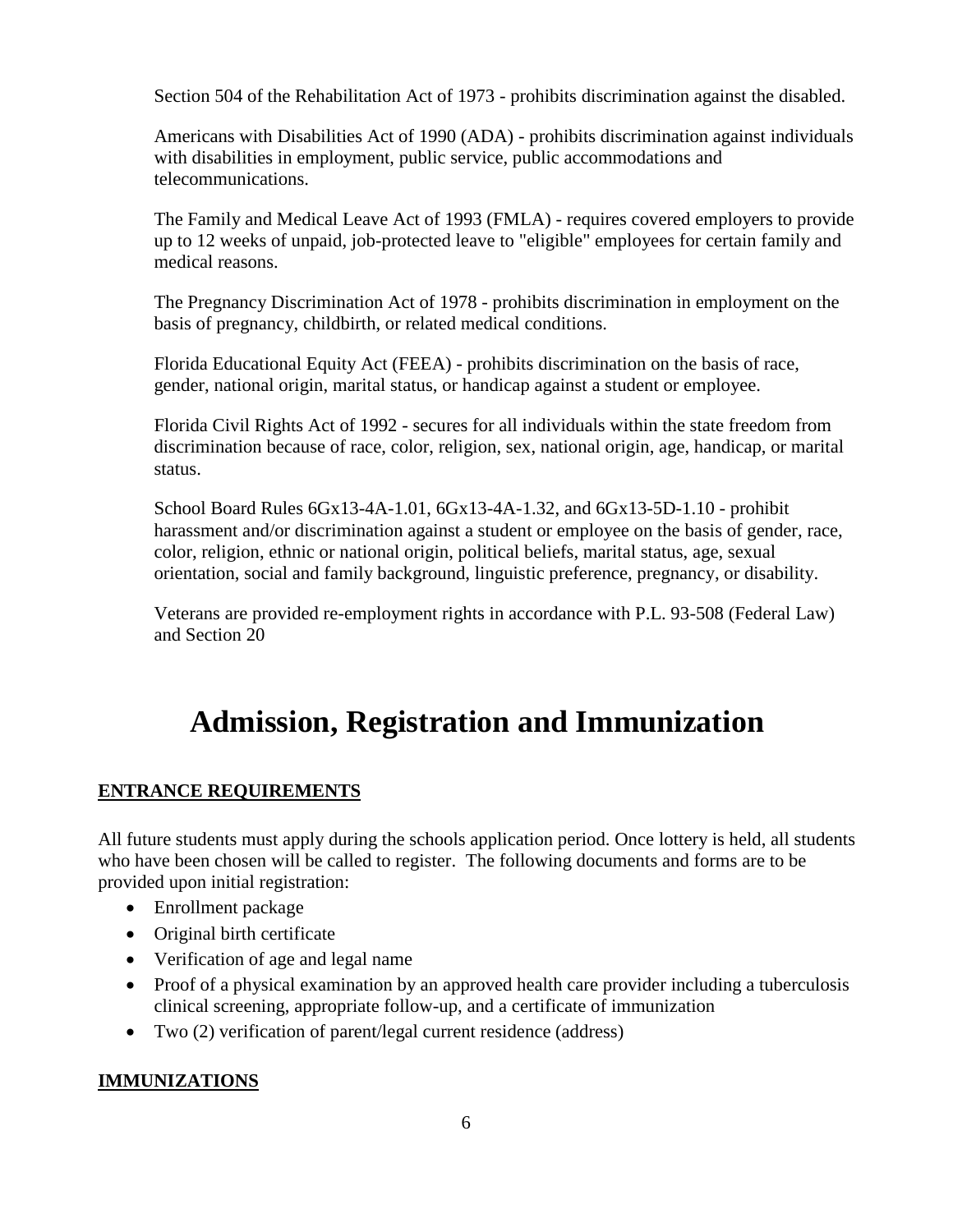All students shall be immunized against polio, measles-mumps-rubella (MMR) diphtheria, pertussistetanus (DTaP), hepatitis B, and varicella (chicken pox). Students with a documented history of the varicella (chicken pox) disease are not required to receive the varicella vaccine. This policy applies to students who currently attend school in the District and those eligible to attend. A student who has not completed the required immunization will not be admitted to school.

## **Student Code of Conduct**

#### **The HIVE Prep - Student Code of Conduct**

At HIVE Prep we encourage students to display positive character traits as fostered by our extensive character program, but in the event that they are not in compliance with the school rules and expectations, then we utilize the MDCPS elementary and secondary school code of conduct as referenced below. This includes the bullying policy, zero tolerance policy, and academic integrity. Please access the entire student code of conduct at:

<http://ehandbooks.dadeschools.net/policies/90/index.htm>

# **Volunteer Section**

Thank you for your commitment to your child's education at HIVE Prep. This section is designed to help you complete your volunteer hours with us.

The best way to ensure that you complete your hours is to start right away. The first step to completion of your hours is to write a note to your child's teacher as soon as possible to find out what he/she needs done in his/her room. We do realize that many of you work; therefore you might also want to ask your child's teacher what you can do at home to help the class.

You may also contact the Principal to discuss creative options for volunteering. Please let us know if you have a particular talent or skill that you would like to utilize. Volunteer opportunities will also be included in our school's newsletter. Be sure to check your child's backpack and read the newsletter on a regular basis. Once an event is announced, there may be a limited number of volunteers required. Please be sure to sign up ahead of time in the front office to volunteer for an event. Please do not show up to volunteer for an event if you have not previously signed up and been called to confirm. We are always willing to work with you to make your volunteer hours as enjoyable and beneficial as possible. Please remember that in order for you to be a school volunteer you must be a cleared volunteer. You may fill out a [School](http://forms.dadeschools.net/webpdf/1764.pdf) [Volunteer Program Registration Form a](http://forms.dadeschools.net/webpdf/1764.pdf)t the main office or through Parent Portal.

The entire HIVE Prep Staff looks forward to working with each and every one of you as we continue the journey through our student's education.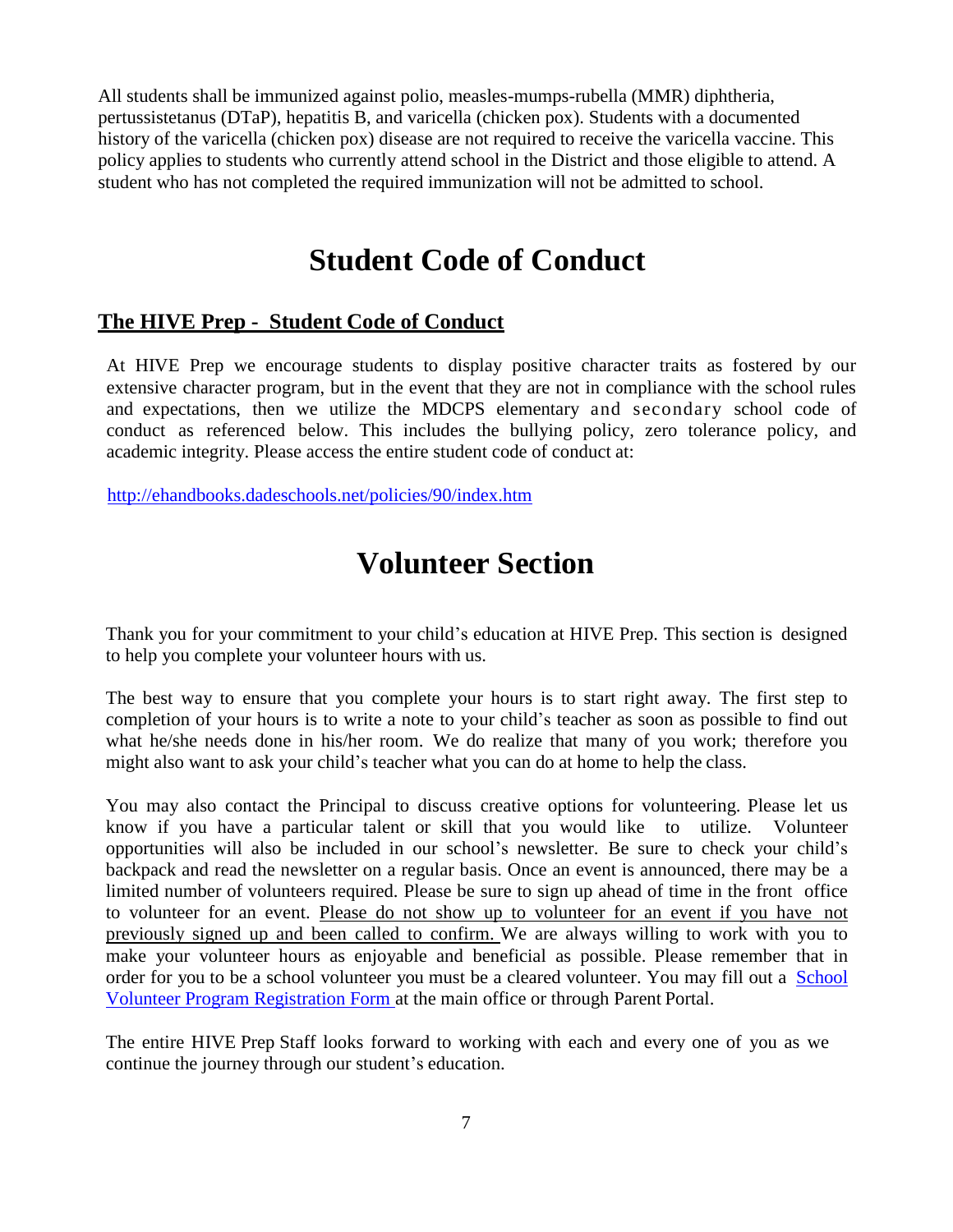#### **Guidelines for Volunteers**

- 1. The safety and education of students must be the main concern of volunteers while engaged in school activities.
- 2. Students may not be given medication by volunteers.
- 3. Volunteers will not contact parents regarding student performance or behavior.
- 4. Classroom supervision and student discipline are the responsibilities of the teacher and school.
- 5. Permission for a student to leave the classroom must always be given by the teacher.
- 6. Volunteers are required to sign in and out.
- 7. For identification, volunteers are required to wear a name badge when helping with school activities.
- 8. Volunteers will be assigned only to staff members requesting assistance.
- 9. Punctuality and reliability are expected since teachers plan for volunteer assistance.
- 10. Comparing and criticizing teachers and students is not acceptable volunteer behavior.
- 11. Volunteers should be in good physical and mental health.
- 12. Volunteers are expected to be well-groomed and dressed appropriately.
- 13. Volunteers should set a good example for students by their manner, appearance, and behavior.
- 14. Volunteers should receive a receipt reflecting the amount of hours as well as a description of the work performed prior to leaving the office.

#### **What School Volunteers Do**

**EXTEND** the teacher's teaching time:

- read stories assist in labs answer questions
- check student work create learning centers tutor in math and reading
- use audio-visual equipment find materials for classroom use
- help older children with research reinforce skills by providing extra drill work with non-English-speaking children
- play spelling, phonics language, math games
- assist child with make-up work and missed test

#### **ENRICH** the learning environment:

- dramatize stories assist with art projects
- make educational games help children choose books assist with creative writing tape record children's stories
- help children use video camera
- type and reproduce class newspapers
- record books for students who have reading difficulties

**EXPAND** the resources of the school:

- display special collections explore career opportunities
- add expert resources in special classes
- give performances or demonstrations in the arts
- show slides and comment on experiences in other cultures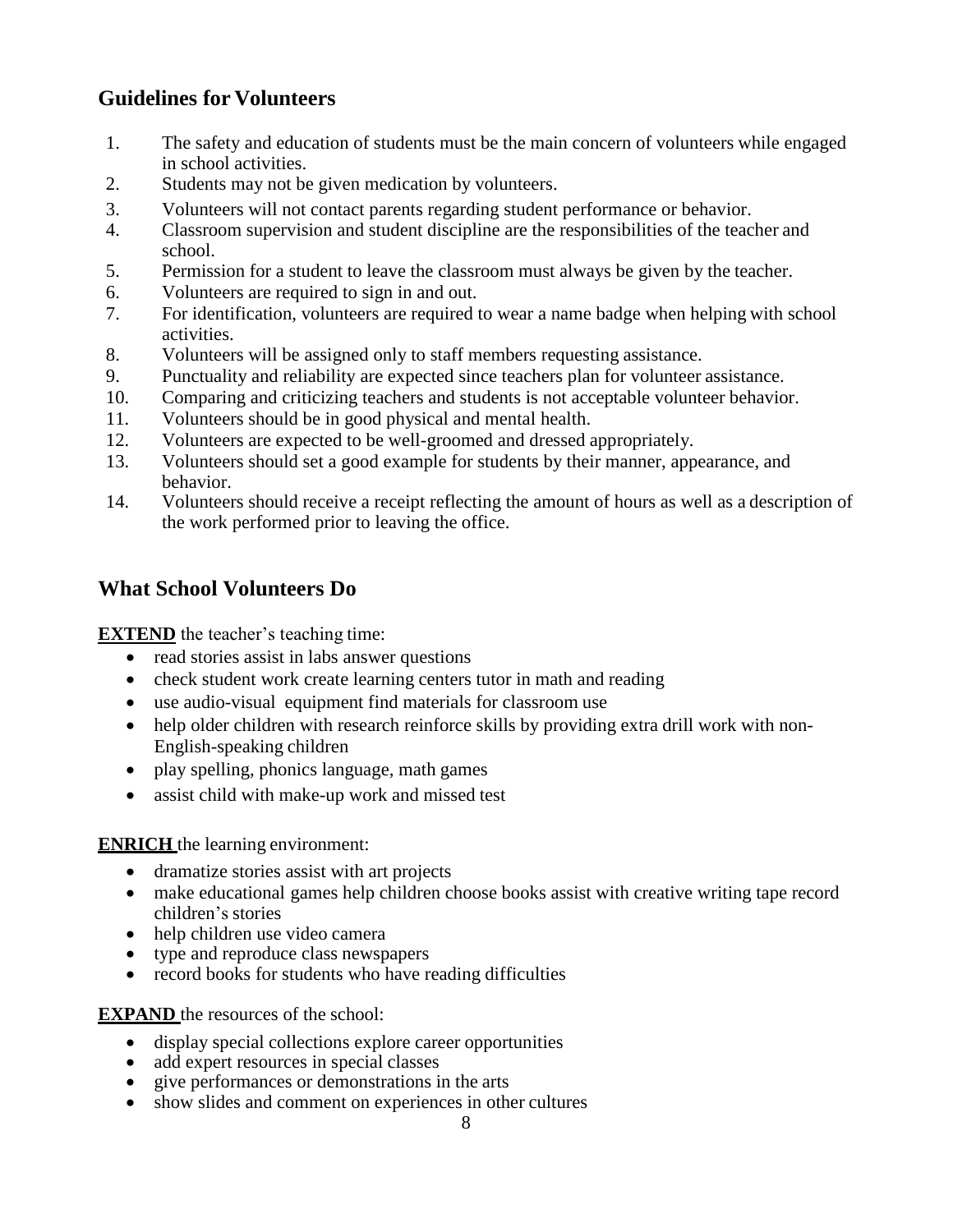**ENLIST** the community as partner with the school:

 provide a two-way bridge between school and community enable taxpayers to know school problems and successes stimulate understanding and support of all school programs

#### **Volunteer Hours Q & A**

- 1. **By when must my hours be complete?** Your hours must be completed by the last day of school. Half of your volunteer hours should be completed by winter break. Volunteer hours completed over the summer will count for the next school year.
- 2. **Who can complete my volunteer hours for me?** Anyone with the following relation to HIVE Prep student may complete the 10 hours of service for that child: Mother, Father, Sister, Brother, Aunt, Uncle, or Grandparent. *Please Note: Siblings volunteering must be 18 years or older and not currently attending a public school*. Whoever is volunteering must make sure that the appropriate paperwork is filled out and signed in order to get credit.
- 3. **Do I have to take time off of work to come in during school hours and volunteer?** No, you do not. There are many activities that count as volunteer time that can be done at home or after school hours. Please contact your child's teacher or the principal for suggestions.
- 4. **What does count for volunteer time?** If you ever have a question, please call the campus office. The following activities have been approved for volunteer hours:
	- Chaperoning field trips
	- Attending EESAC (Quarterly meeting dates are posted via website and meeting reminders are sent a week before.)
	- Attending Parent Academy meetings  $(2<sup>nd</sup> Tuesday of each month)$
	- Assisting PTO activities and meetings (contact hivepreppto@gmail.com)
	- Assisting in classrooms
	- Assisting in the front office
	- Cafeteria duty (Always Needed!!)
	- Setting up and assisting at special events (i.e. Holiday Bazaar, Kindergarten Graduation, Field Day, Cross Country Day, etc.)
	- Classroom preparation (i.e. cutting things out, organizing materials)
	- Reading to a large or small group of children
	- Presenting to a group of children (i.e. Career Day)
	- Helping out with the Morning Care Program
	- Helping out with the After Care Program
	- Copying materials for teachers

.

5. **Can I do something that was not requested (i.e. create material for class) and then get volunteer time for it?** No, you must get approval before doing volunteer hours. If there is something that you would like to do for a class and feel that it is worthy of volunteer time, simply ask your child's teacher if it will count. Remember, let us know if you have a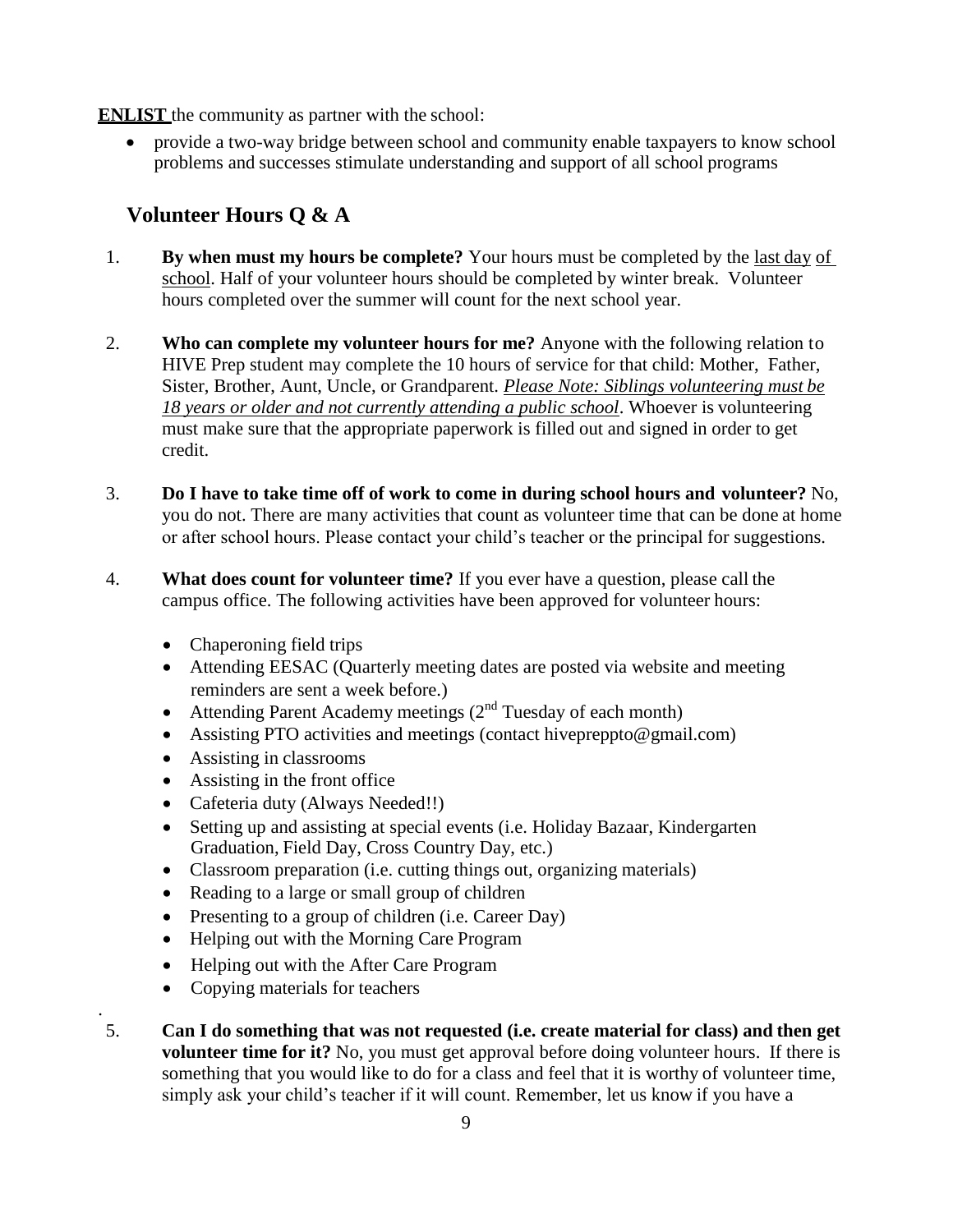particular skill or capability to help out (Example: If you have a truck you may be able to help us transport items).

- 6. **May I bring my other children with me when I do my volunteer hours?** For safety and practical reasons, we request that you not bring any other children with you while you are doing your volunteer hours. Please make your child care arrangements accordingly before your scheduled volunteer time.
- 8. **How do I prove that I have completed my volunteer hours?** Upon completion of a volunteer activity, make sure you sign in and out in the office and have hours approved and signed off by the teacher whom you assisted.

#### **MORNING CARE PROGRAM**

The Morning Care Program will be located in a designated area at the campus. Free breakfast is available to all students during this hour. Teacher Assistants on staff will be supervising this program. Parents are to use the designated gate drop off area to enter this. There is no fee for this service.

#### **DROP OFF PROCEDURES**

#### **Elementary School**

Parents are to drop off their child at the designated entrances. Please do not drop your child off before 7:00 and leave them unattended. The designated entrances will remain open until 8:00 a.m. Students arriving after 8:00 a.m. will be marked tardy by the teacher. Students who arrive after 8:01 a.m. must be brought to the office and signed in late **by the parent.** Please do not drop off your child in the front parking lot and allow them to enter the building unattended--**they must be escorted in and signed in by an adult.**

#### **Middle School**

Parents are to drop off their child at the designated entrances. Please do not drop your child off before 7:00 and leave them unattended. The designated entrances will remain open until 9:00 a.m. Students arriving after 9:00 a.m. will be marked tardy by the teacher. Students who arrive after 9:01 a.m. must be brought to the office and signed in late **by the parent.** Please do not drop off your child in the front parking lot and allow them to enter the building unattended--**they must be escorted in and signed in by an adult.**

#### **PICK UP PROCEDURES**

During the designated dismissal times, students will **ONLY** be dismissed through the school's carline. Before the first day of school each year, each grade level will be designated a specific line in which to enter. Please ensure that only designated individuals enter the car lines and that they have the proper identification within possession.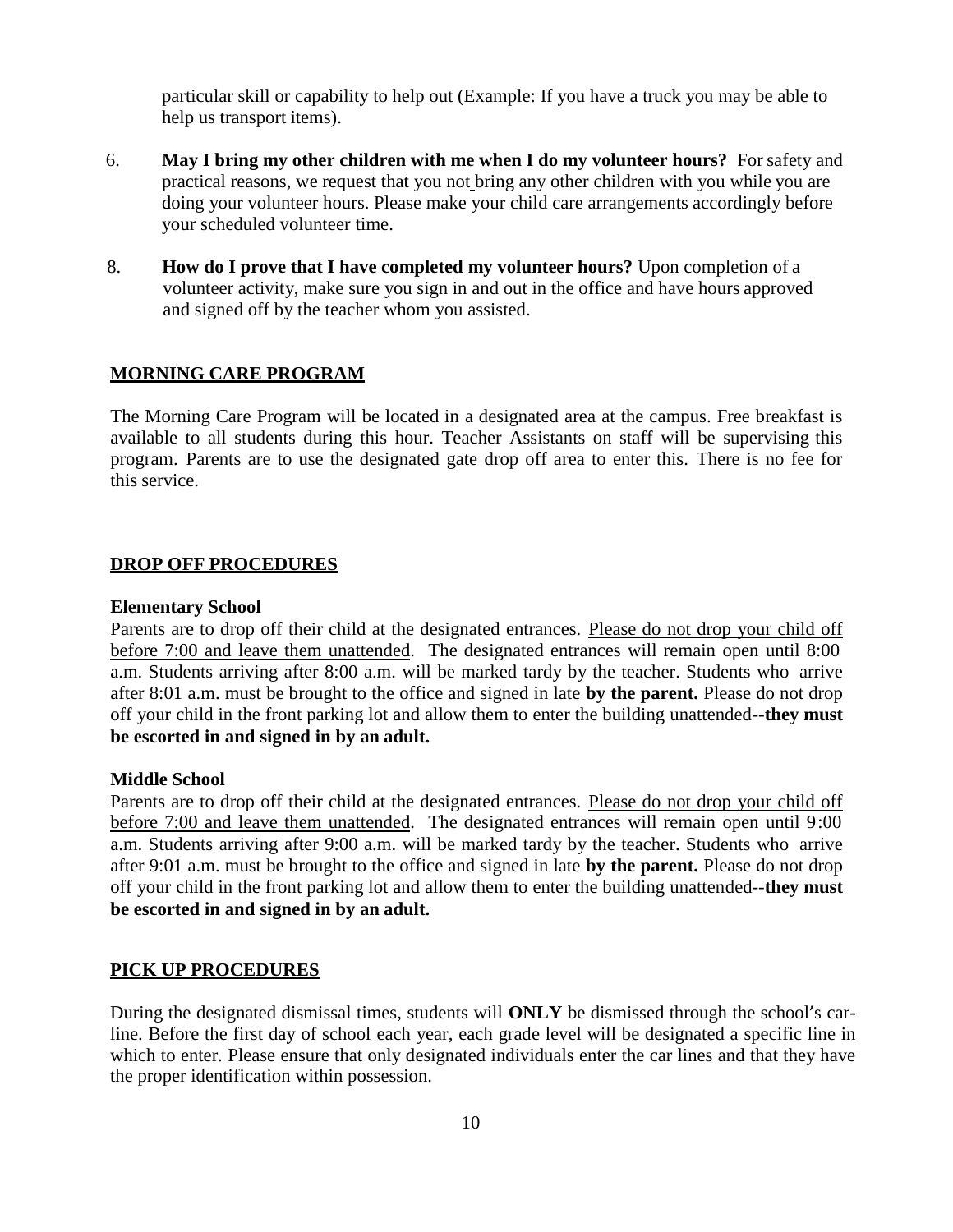Each dismissal car-line lasts a total of 30 minutes. After the 30 minutes is completed, all remaining students will be dismissed through the front office (parents/guardians must park and enter the front office to collect their child).

Students picked up after their specific dismissals are completed will be enrolled in the Aftercare program for the day and a subsequent daily rate will be charged.

*Children not picked up by their designated dismissal times and that has an accrued debt due to previous infractions, will be reported to the Police in accordance with state law*.

*Please Note: Rainy day procedures may adjust the school's dismissal plans. If there is lightning, all dismissal must halt until the all clear is made by administration.*

#### **ATTENDANCE POLICY**

In accordance with School and District Daily [Attendance](http://www.neola.com/miamidade-fl/search/policies/po5200.htm) policies, students must be physically present in school for a minimum of 2 hours in order to be counted as present for attendance purposes. Failure to be physically present for a minimum of 2 hours will result in an absence for the entire school day. In addition, please note that all policies regarding late arrivals and tardies still apply. Absences will only be excused for those reasons specified in the Student/Parent Handbook and/or Curriculum Bulletin. In addition, parents/guardians must submit supporting documentation of the absence as specified in the Student/Parent Handbook and/or Curriculum Bulletin, explaining your child's absence. Documentation submitted more than 3 days (72) hours after your child's return to school will not be accepted, and the absence(s) will be deemed unexcused. All tardies are unexcused. If your child arrives after the commencement of school, please do not send them to class. Students arriving after the commencement of school must report directly to the School's designated area. Excessive tardies and unexcused absences, as further defined Student/Parent Handbook and/or Curriculum Bulletin may result in sanctions including, but not limited to, the following: notification sent home to parents; disciplinary action; written referral; students may be required to meet with the administration/ Attendance Review Committee; and/or students' report card reflecting insufficient attendance for receiving a grade.

#### **EARLY DISMISSAL**

If you need to pick up your child during school hours, you must do so through the office. You will be required to sign an Early Dismissal Log at which time we will call your child to come to the office. We encourage parents to schedule doctor appointments after school hours in order to minimize disruption to the classroom. Please note: As per [School](http://www.neola.com/miamidade-fl/search/policies/po5200.htm) Board Policy 5200, students will not be dismissed 30 minutes prior to dismissal time**.**

#### **COMMITTEES**

HIVE Prep encourages parents to participate in the different committees that are available to them. There are two committees on which parents may sit:

- **Education Excellence Advisory Committee (EESAC)**  This committee meets o n c e a quarter and is responsible for assisting the Principal in making various decisions regarding different aspects of the school's functioning. It is also in charge of long- range academic and capital planning.
- **Parent Teacher Organization** This committee meets once a quarter and involves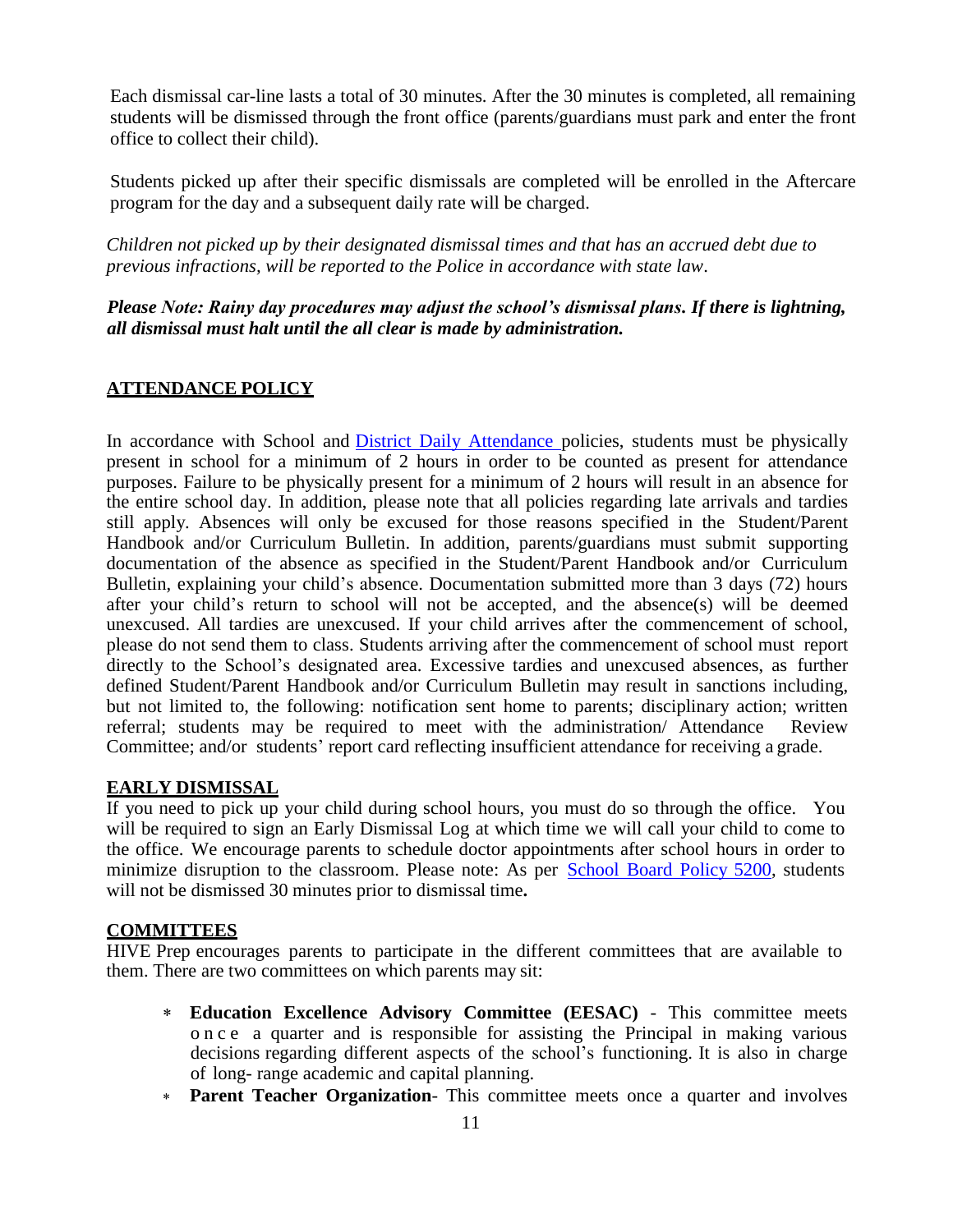fundraising as well as event planning for the school.

#### **STUDENT AWARDS**

Each quarter, HIVE Prep will showcase all students receiving Honor Roll, Superior Honor Roll, Principal's Honor Roll, Perfect Attendance, and Students of the Month. At the end of the year we hold our HIVE Prep Award Ceremony at which time select students receive a personalized award.

#### **RETENTION**

At the end of the school year, the decision may be made for a child to be retained for the following year. This decision is made by the Principal, Teacher and any other relevant parties. The parents are always informed of the decision in the form of a formal conference. Please refer to Miami Dade County Student Progression Plan.

#### **SCHOOL PICTURES AND YEARBOOKS**

School pictures are taken at least twice a year. Information is sent home for you to fill out and return if you wish to order the pictures. In the spring, we also take class pictures which can also be ordered. Yearbooks are sold in the spring. Information will be sent home regarding yearbook sales.

#### **LOST AND FOUND**

In order to avoid problems before they occur, we ask that you label everything that belongs to your child. We also request that you do not send valuable items (e.g. jewelry, family heirlooms) to school with your child. Please write a note to your child's teacher and report to the front office if your child is missing something. All lost and found items will be donated to charity the 1<sup>set</sup> and 15<sup>th</sup> of each month.

#### **SCHOOL MEALS**

Children may bring their breakfasts or lunches from home or receive school meals daily. HIVE Prep participates in the National School Lunch Program <https://www.fns.usda.gov/nslp> which works closely with the school and the school's meal vendor to ensure that nutrition and safety are followed with the utmost importance. **No child will be denied a lunch.**

#### **Meal Charges**

| • Breakfast:     | Free (all) |
|------------------|------------|
| $\bullet$ Lunch: | Free (all) |
| • Snacks:        | Free (all) |

#### **FEES**

Any fees accrued **must** be paid to the front office, via the website, or through the phone app. If writing a check please make it out to HIVE Preparatory School. Please indicate what the fee is for in the memo portion of the check. If you ever have any questions about your account, please call the front office.

#### **SCHOOL SUPPLIES**

Each teacher will distribute a list of the necessary school supplies for the class. The list can also be found on the web site; [http://www.hiveprep.com.](http://www.hiveprep.com/) Some items will be used for the entire community and some may be for your particular child. Please make sure that your child is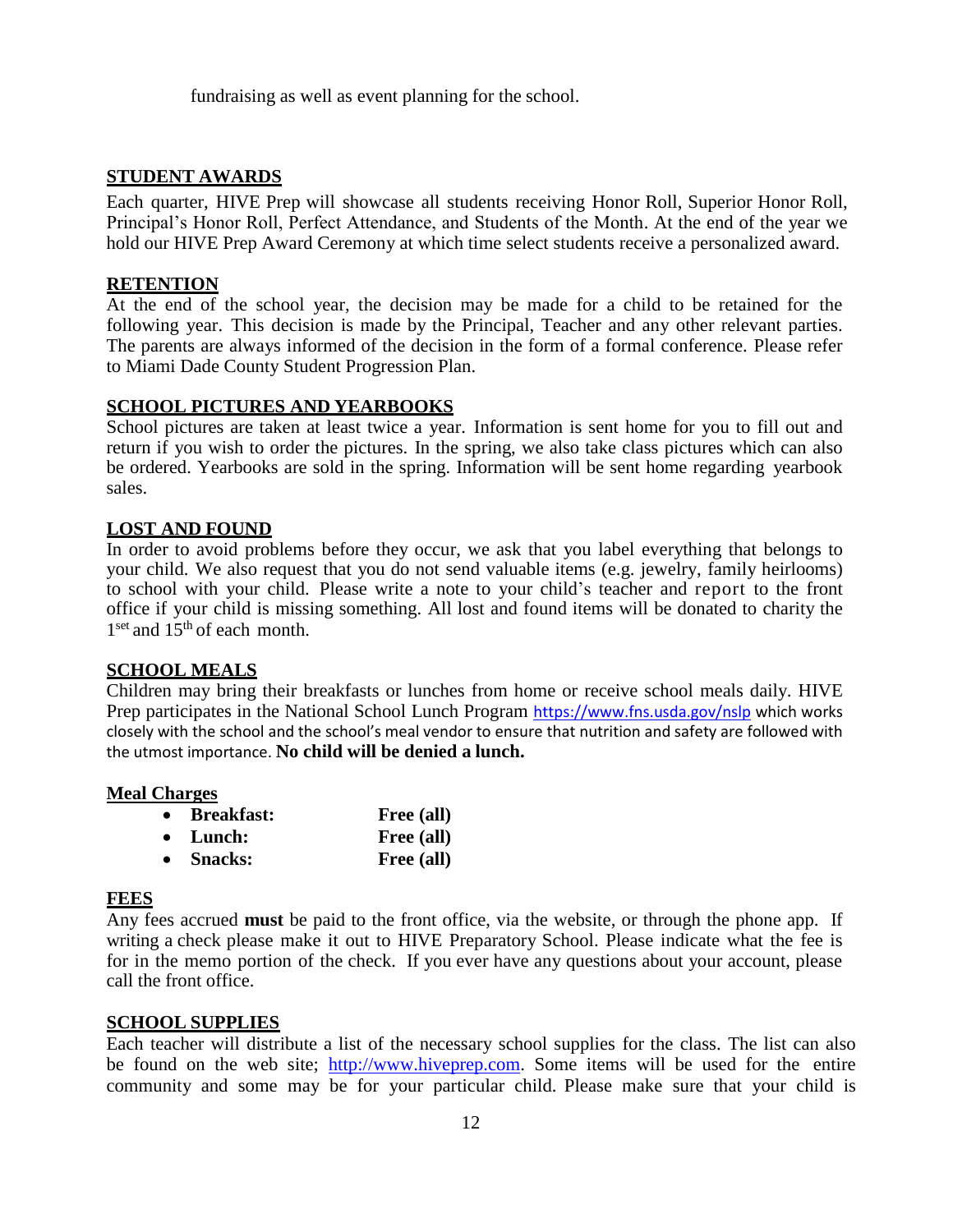prepared for class each day with several sharpened pencils, crayons and anything else requested by the teacher.

#### **VISITORS**

Due to legal regulations, students are not permitted to have guests attend school with them at any time. Visitors must first register with security at the main entrance, sign-in, produce photo identification, and then proceed to register in the main office. Anyone who fails to follow these procedures will be not be allowed in and will be escorted out.

#### **TEACHER CONFERENCES**

Parent-Teacher Conferences are available Mondays and Thursdays after school. In order to schedule a conference please contact the front office. We encourage you to have conferences more often as effective communication is one of the cornerstones of education.

#### **COMMUNICATION**

You can contact the Main Office (305-231-4888) during the hours of 7:00 a.m. - 4:30 p.m. Our Voice Mail system can be reached at any time throughout the day or night. Through this system, you can call your child in absent, contact the after-care program (786-219-9465); leave a message for anyone on our staff including your child's teacher. Please feel free to use this number whenever you feel it is necessary as teachers and other staff members check their messages regularly. **Please remember to check your child's backpack daily for letters and bulletins announcing upcoming events.**

- **Walk-In:** enter the front office, any time within school hours, and request to speak with an administrator or office employee. Alternatives or scheduling of an appointment may be required if the desired individual is not immediately available.
- **Phone:** Call the main office (305) 231-4888 during school hours
- **E-mail:** all faculty and staff e-mails are located within the About section of the school's website hiveprep.org
- **Blackboard**: utilize the discussion board, chat room, or e-mail sections within this platform
- **Class Dojo**: contact your classroom teachers directly to receive access to this application that allows for text messaging – like communication.
- **Parent Portal**: direct access to your child's academic gradebook as well as school district resources.

#### **IMMUNIZATIONS**

Please make sure that all of your child's immunizations are kept up to date. For the current MDCPS Immunization requirements, please visit the [Comprehensive Health Services website](http://chs.dadeschools.net/immune_require.asp) for [Dadeschools.](http://chs.dadeschools.net/immune_require.asp)

#### **STUDENT ACCIDENTS**

Any student injured at school will be sent to the office. The parents will be contacted by the teacher or staff member in charge. All student accidents will be reported to the Principal and a STUDENT ACCIDENT REPORT completed.

#### **MAKE-UP WORK**

If the absences are excused, all educational requirements for the course shall be met before a passing grade and/or credit is assigned. The student shall have a reasonable amount of time, up to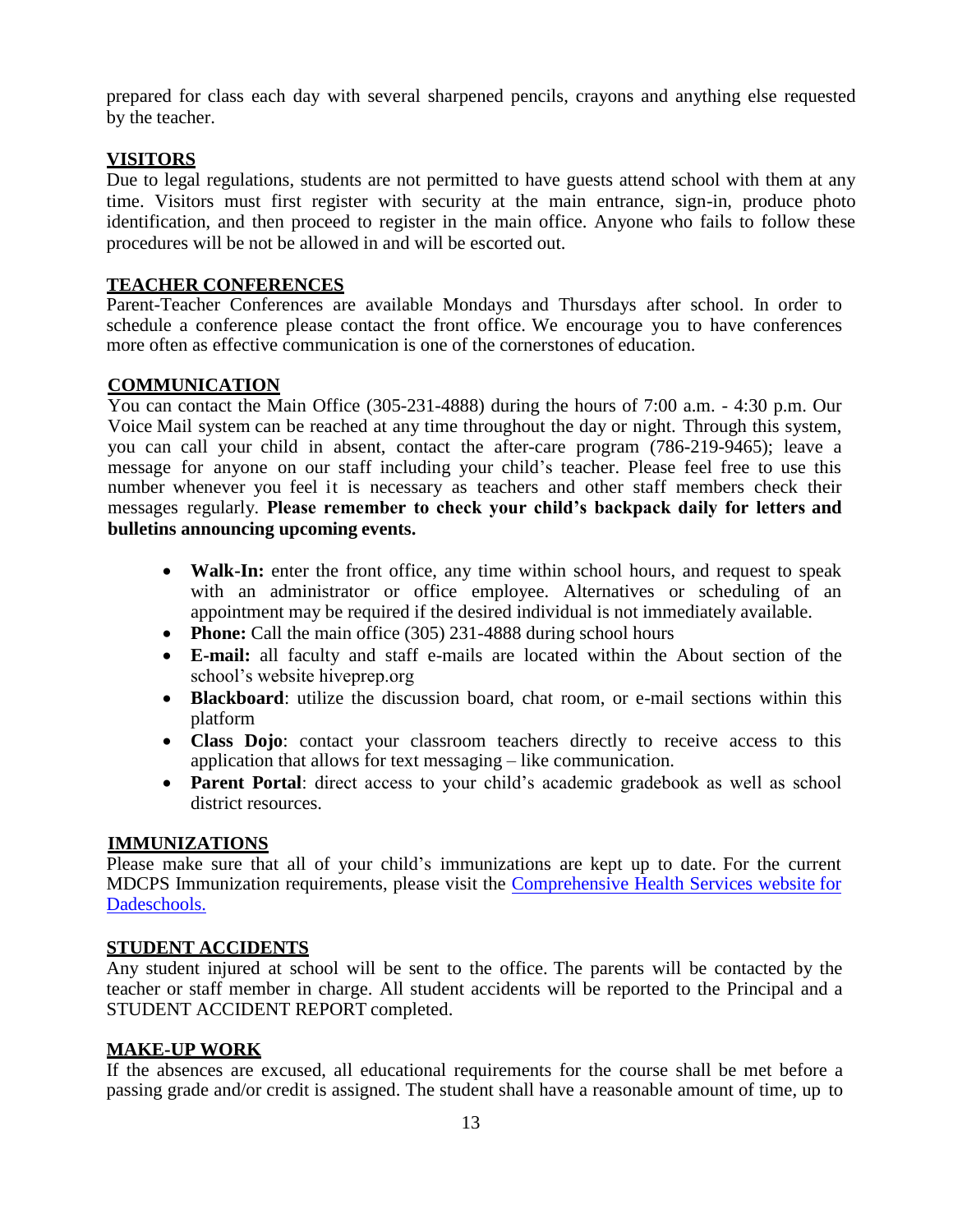three (3) school days, to complete make-up work for excused absences. Principals may grant extensions to the make-up time limit for extenuating circumstances. Regarding make-up of the work missed as a result of unexcused absences, the principal shall establish site-specific policies that encourage both regular attendance and high academic achievement, and shall review and modify these policies from time-to-time as required to maintain and improve their effectiveness.

#### **FIELD TRIPS**

The HIVE Preparatory School's Governing Board believes that field trips, both in and out of the county, can be an integral part of the learning process in many areas of education. For purposes of this policy, a field trip shall be defined as an approved trip away from a school site.

#### **WITHDRAWALS**

A Withdrawal Slip is necessary when a child leaves school during the school year. If you will be withdrawing from HIVE Prep, please contact the main office. Be sure that all school property has been turned in by the child before he or she leaves the school.

#### **ACADEMIC GRADES**

Academic grades are to reflect the student's academic progress. The grade must provide for both students and parents a clear indication of each student's academic performance as compared with norms that would be appropriate for the grade or subject. The academic grades of "A," "B," "C," "D," or "F," are not related to the student's effort and conduct grades. Grades in all subjects are to be based on the student's degree of mastery of the instructional objectives and competencies for the subject. The determination of the specific grade a student receives must be based on the teacher's best judgment after careful consideration of all aspects of each student's performance during a grading period.

| <b>Grading Scale</b> |              |                                       |                              |                    |  |
|----------------------|--------------|---------------------------------------|------------------------------|--------------------|--|
|                      |              | KINDER   GRADES 1-5   NUMERICAL VALUE | <b>VERBAL INTERPRETATION</b> | <b>POINT VALUE</b> |  |
| E                    | $\mathsf{A}$ | $90\% - 100\%$                        | <b>Outstanding Progress</b>  | 3.50 and above     |  |
| G                    | В            | $80\% - 89\%$                         | Above average progress       | $2.50 - 3.49$      |  |
| S                    |              | 70% - 79%                             | <b>Average Progress</b>      | $1.50 - 2.49$      |  |
| M                    |              | 60%-69%                               | Lowest acceptable progress   | $1.00 - 1.49$      |  |
|                      |              | $0\% - 59\%$                          | Failure                      | 0.99 and below     |  |

#### **EFFORT GRADES**

Effort grades are utilized to convey both to students and their parent(s)/guardian(s) the teacher's evaluation of a student's effort as related to the instructional program. These grades are independent of academic and conduct grades. In assigning an effort grade, the teacher must consider the student's potential, study habits and attitude; including the students' homework daily homework completion.

- An effort grade of "1" indicates outstanding effort on the part of the student. The student will, when necessary, complete a task again in order to improve the results. The student consistently attends to assigned tasks until completed and generally exerts maximum effort on all tasks. The student consistently works to the best of his/her ability.
- An effort grade of "2" indicates satisfactory effort on the part of the student. All work is approached with an appropriate degree of seriousness. The student usually finishes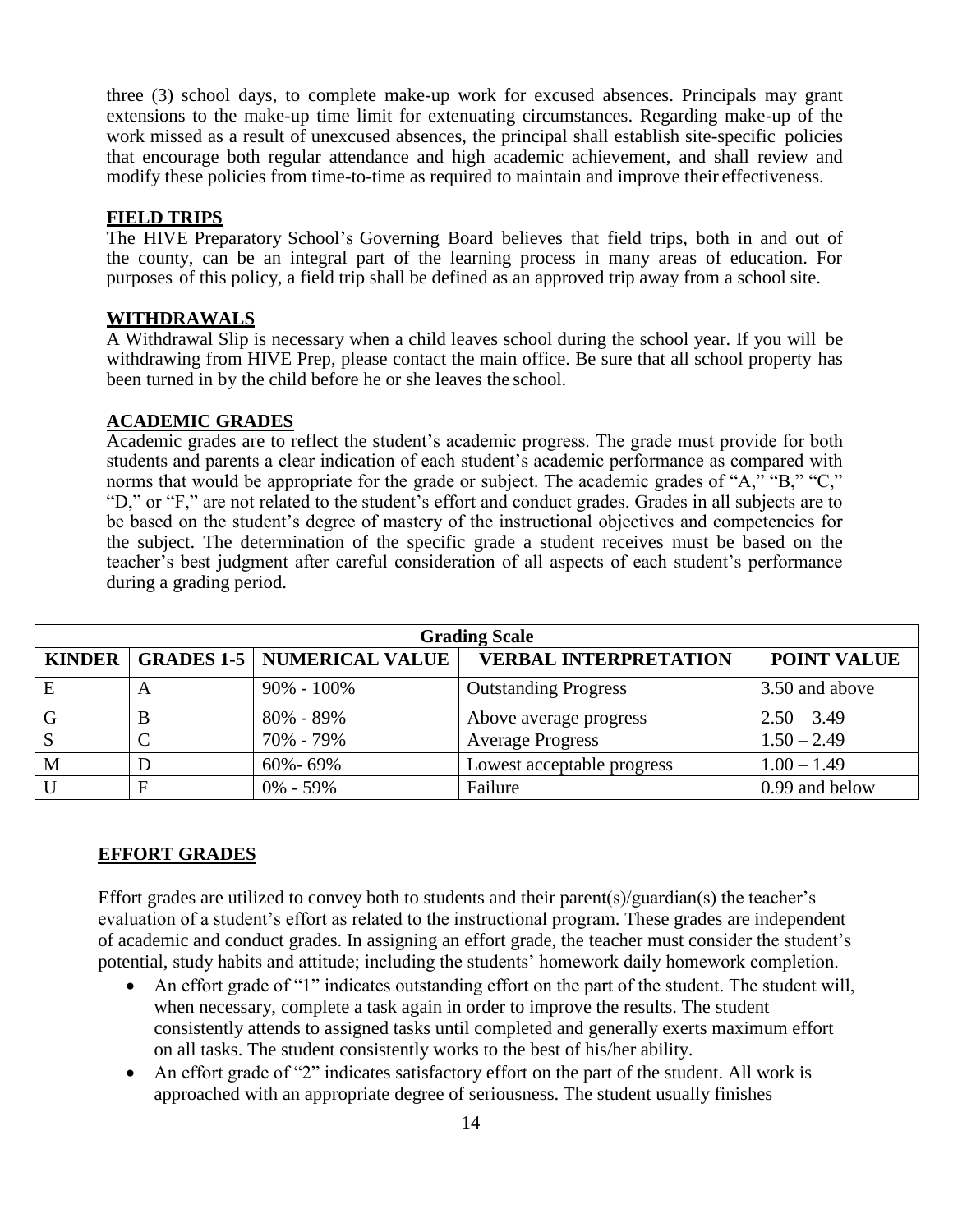assignments on time and usually stays on task. The student usually works at a level commensurate with his/her ability.

 An effort grade of "3" reflects insufficient effort on the part of the student. Little attention is paid to completing assignments well and/or on time or to completing them in a manner commensurate with the student's ability.

#### **CONDUCT GRADES**

Conduct grades are to be used to communicate clearly to both students and their parents the teacher's evaluation of a student's behavior and citizenship development. These grades are independent of academic and effort grades. The conduct grade must be consistent with the student's overall behavior in class and should not be based on a single criterion.

#### **REPORT CARDS**

Report cards will go home every quarter. The chief purposes of this report are:

- to help parents understand the child's progress in relation to the school's objectives;
- to help parents share in planning for future progress; and
- to help the child grow through an evaluation of his habits, attitudes, and achievements.

#### **BIRTHDAY CELEBRATIONS**

Birthday celebrations must be approved by the teacher and Principal at least 48 hours in advance. Birthday celebrations will only be celebrated during the student's lunch time. **As per Federal Regulations, only store bought food with visible ingredients may be served**. This allows the school to monitor each food or drink item for allergies or concerns. No soda may be served in school at any time. Only juice boxes, water and milk are acceptable drinks.

Due to liability, no individual under the age of 18 may attend the celebrations. Only two adults for each birthday celebration will be permitted.

#### **ILL CHILDREN**

Sick children belong at home so they can recuperate and not spread their illness to others! Children who become ill or injured will be escorted to the office. A pass must be filled out properly each time a child is sent to the office. Children are allowed to lie down in the office for fifteen (15) minutes. If a longer rest period is necessary, the parents will be called to pick up the child.

#### **MEDICATIONS**

All medications must be administered through the office. The proper paperwork must be completed and the office is responsible to schedule and administer all medications. Neither aspirin nor non-aspirin pain reliever are not allowed without a doctor's note. **We do not supply any non-prescription medication.** If your child needs to take any medication during school hours, please completely fill out the Medical Authorization form signed by the prescribing physician and return it to our office to be placed in your child's health folder. All prescription containers must be current and match the authorized prescription. No over the counter drugs can be administered by anyone on staff.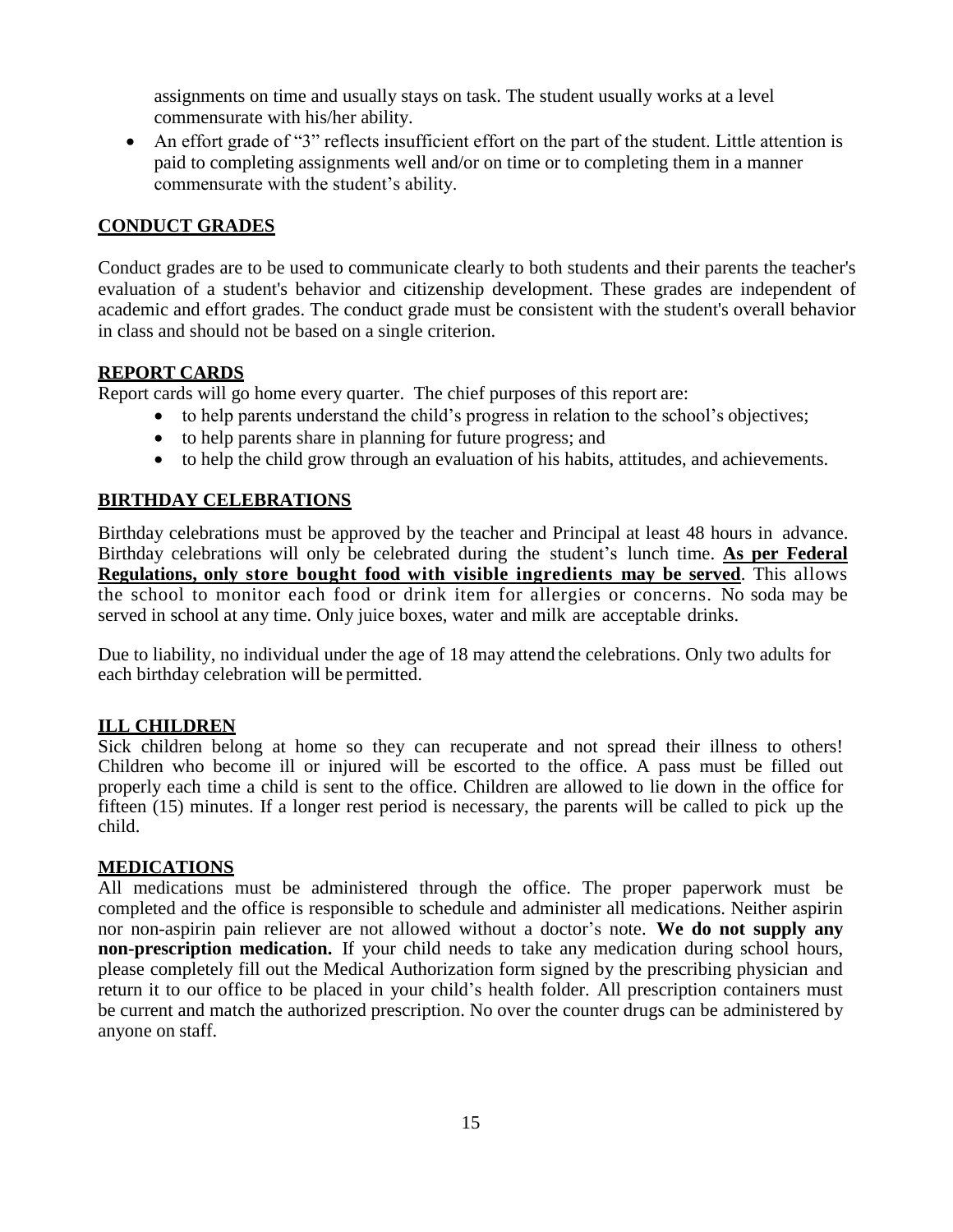#### **HEALTH SCREENING**

The health services provided by the District shall supplement, not replace, parental responsibility, and shall appraise, protect, and promote student health. These services shall be designed to encourage parents to devote attention to child health, to discover health problems, and to encourage the use of the services of physicians, dentists, and community health agencies as needed. Vision, hearing, scoliosis and growth and development screenings are conducted based on mandated grade levels. Screenings do not substitute a thorough examination in a medical provider's office

#### **SCHOOL EMERGENCY PLAN**

HIVE Preparatory School has developed a school safety plan with the guidance of the Florida Department of Education's Office of School Safety.

The key components of this plan include:

- Creation of a School Safety Assessment Tool with the Florida Department of Education
- The staffing of a safe school officer or guardian throughout the entire school day
- The utilization of the FortifyFL mobile suspicious activity reporting tool
- A robust Mental health services department and training for faculty and staff
- Utilization of the State's standardized behavioral threat assessment instrument
- Monthly Threat Assessment Team meetings
- Facilities safety measures such as video camera, shatter-proof windows, and single point of entry.
- Implementation of monthly safety drills
	- o Fire drill
	- o Active Assailant Drill
	- o Bomb / Hostage Drills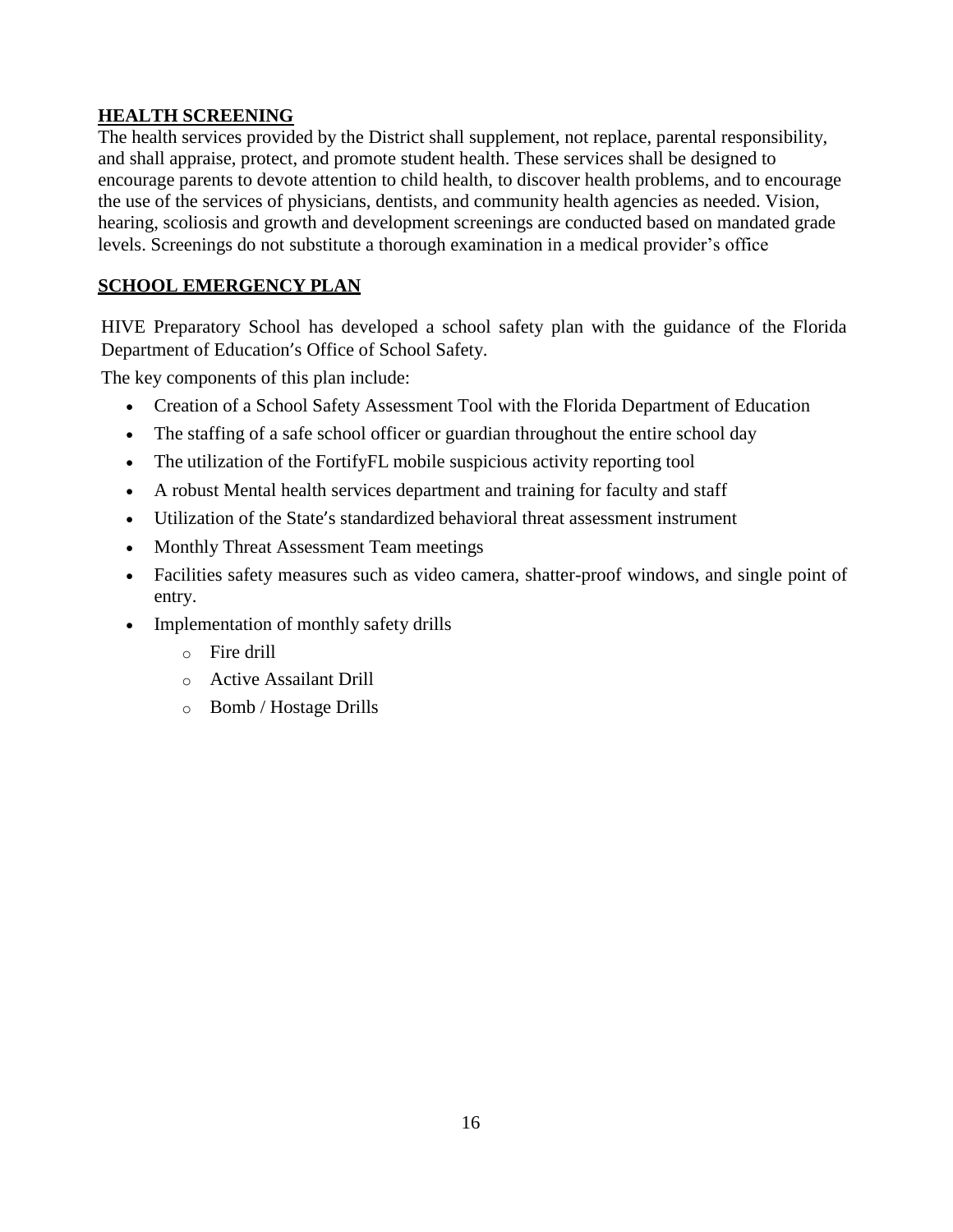### **Grievance Procedures for Parents**

If parents disagree with established rules of conduct, policies, or practices, they can express their concern through the problem resolution procedure.

If a situation occurs when parents believe that a decision affecting them is unjust or inequitable, they are encouraged to make use of the following steps. The parent may discontinue t h e procedure at any step.

- Parent presents problem to the Principal, in writing, within 5 school days after incident occurs. If the Principal is unavailable or the parent believes it would be inappropriate to contact the Principal, parent may present problem to the Administration or designee, or any other member of the Board.
- Principal responds to problem during discussion or within 5 school days, after consulting with appropriate management when necessary. Principal documents decision.
- Parent presents problem to the Administration or designee of HIVE Preparatory School, in writing, within 5 school days, if problem is unresolved.
- The Administration or designee reviews and considers problem. The Administration or designee and Principal decide whether the problem can be resolved at the school level or requires a Board decision. The Administration or designee informs parent of decision within 5 school days.

Parents may also, at any time, request to have an item placed on the Board agenda. This is done by putting the request in writing to the Administration at least 24 hours before a Board meeting.

Not every problem can be resolved to everyone's total satisfaction, but only through discussion and understanding of mutual problems can parents and educators develop confidence in each other. This confidence is important to keep the home-school partnership strong.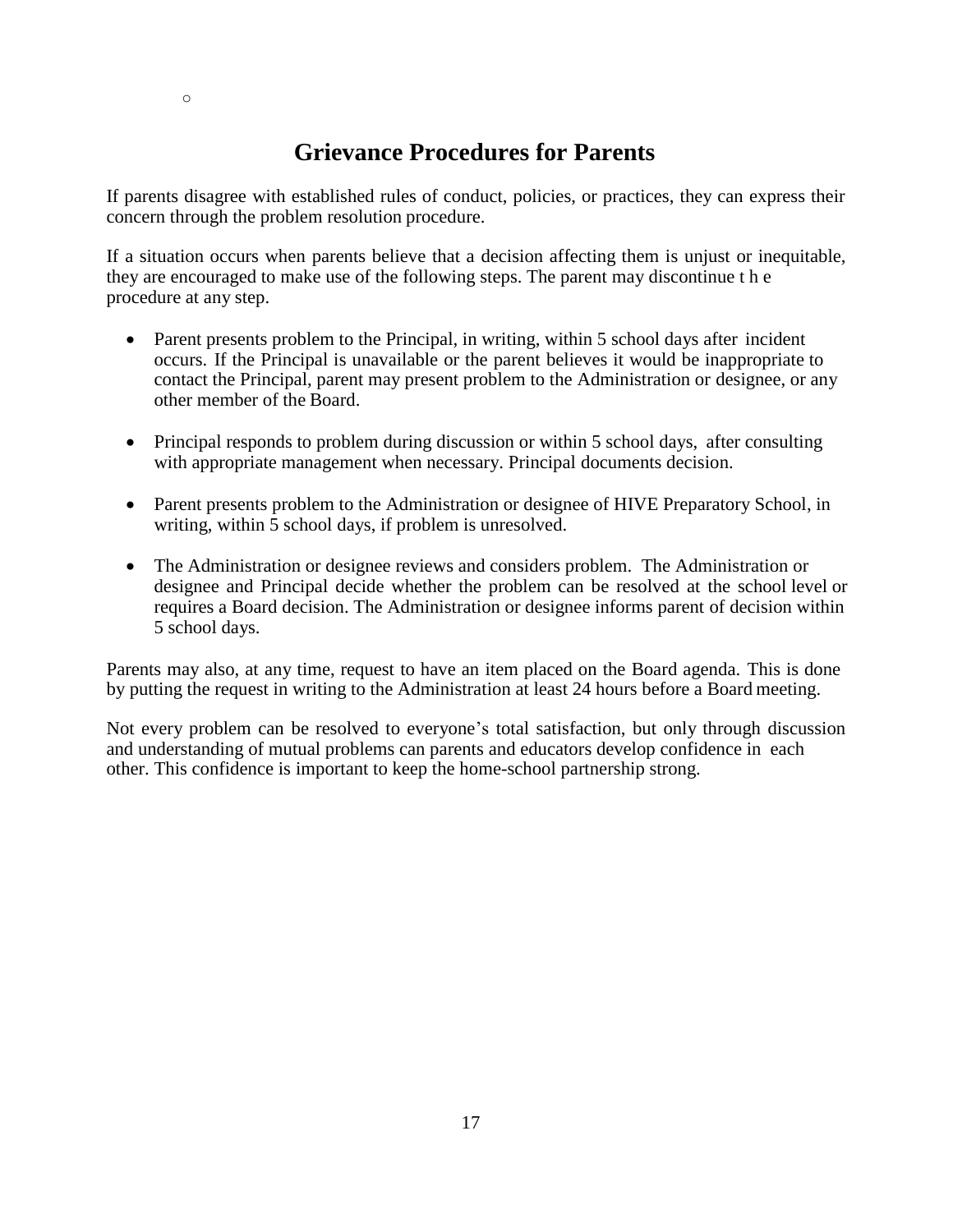#### **HIVE PREPARATORY SCHOOL - UNIFORM GUIDELINES**

#### **Official Uniform**

The official vendor for the school uniforms is Nationwide Embroidery. You must purchase the school polos through this vendor. A detailed list of uniform styles may be found at:

- [www.hiveprep.c](http://www.charterschool.com/)om
- A uniform insert in the opening of school Parent Packet

Nationwide Embroidery 869 NW 183rd ST Miami, FL 33169 Call for store hours: 786-493-1117

We expect compliance with the uniform requirements and it will be strictly enforced. If your child is out of uniform, we will call you to bring in the appropriate uniform.

- The colors of the school polos are yellow, grey and black.
- The bottoms must be black or khaki uniform style bottoms and all pants, shorts and skorts must adhere to these guidelines.
	- Must be kept neat and with no holes
	- No skinny-style allowed
	- Must be sized appropriately
	- Shorts/Skorts must be longer than the fingertips of an outstretched arm.
- The official uniform must be worn every day.
- Please prepare for the cooler weather with an approved HIVE Prep sweat shirt or cardigan.

#### Jeans Days

On certain Fridays, students may opt out of wearing their school uniforms bottoms and wear jeans. The jeans must adhere to the same requirements as uniform bottoms. Jean shorts, skirts and skorts are not acceptable. Uniform shirts must be worn with the jeans as well as uniform shoes. Any student who participates in Jean Day must bring in the \$1.00 cash. A detailed payment schedule will be sent out the first week of school. Parents may choose to pay weekly, quarterly or yearly.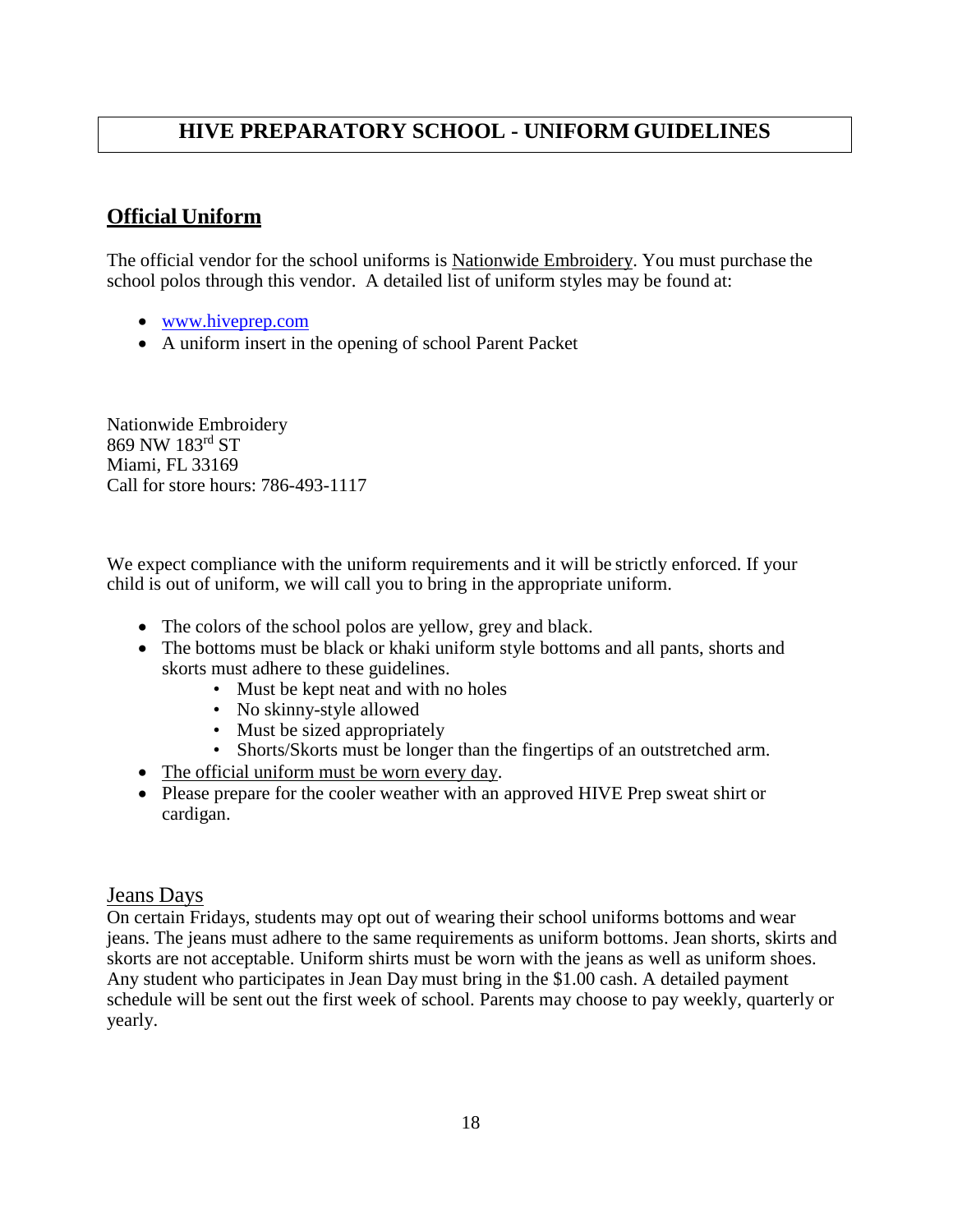#### **After School Care Program**

Each participating parent must acknowledge in writing having received, read, and understood the parental agreement, behavior agreement and payment schedule. Each parent and child agrees to abide by the policies set forth for the after school program.

- Payment must be made in full and on time by the first Friday of every month or as listed in the payment schedule. Failure to make payments may result in the child being withdrawn from the program.
- A late payment fee of \$5 will be charged automatically for payments not received by the due date of the service period.
- Parents that pick-up their child after 6:15 p.m. will be subject to late fee charges. After 6:15 p.m., a fee of \$1.00 per minute per child will be charged for late pick-ups.
- Any returned checks and bank service charges must be paid in cash within 24 hours of notification or the child may be withdrawn from the program.

#### **PROGRAM**

A variety of activities, including homework assistance, indoor/ outdoor games, music, and arts  $\&$ crafts have been planned for your child's time in our program.

#### **SNACKS**

Each day a snack will be provided for your child after the end of the regular school day. Please notify staff of any food allergies upon registration. If your child is unable to eat the snacks provided by after school program, please contact our office. You will be responsible for providing a nutritious snack.

#### **FEES**

Fees must be paid in advance, on a monthly basis, based on the payment schedule specified in the chart provided. Fees may be paid by credit/debit card, check, or money order at the front office or aftercare front desk. Front office hours are Mon.-Fri. 7:00 a.m. to 4:00 p.m. and ASC hours are 2:00 p.m. to 6:00 p.m. Fees may be paid through our online Web Store, Web App or school webpage. There will be no partial payments for partial use of services.

#### **RELEASE OF CHILDREN**

Children may be picked up any time prior to 6:00 p.m., but they must be picked up NO LATER THAN 6:00 p.m. If an emergency arises you are expected to make arrangements so that your child will be picked up before 6:00 p.m. and to notify the program manager accordingly. After 3 late pick-ups or if excessive late pick-ups occur (after 6:00 PM) the child may be removed from our program. Please be advised that our program is only designed to meet the needs of parents in our community that need their child(ren) to be in school until 6:00 p.m.. Therefore, if you anticipate any conflict with our schedule, you need to consider other means of after-school care.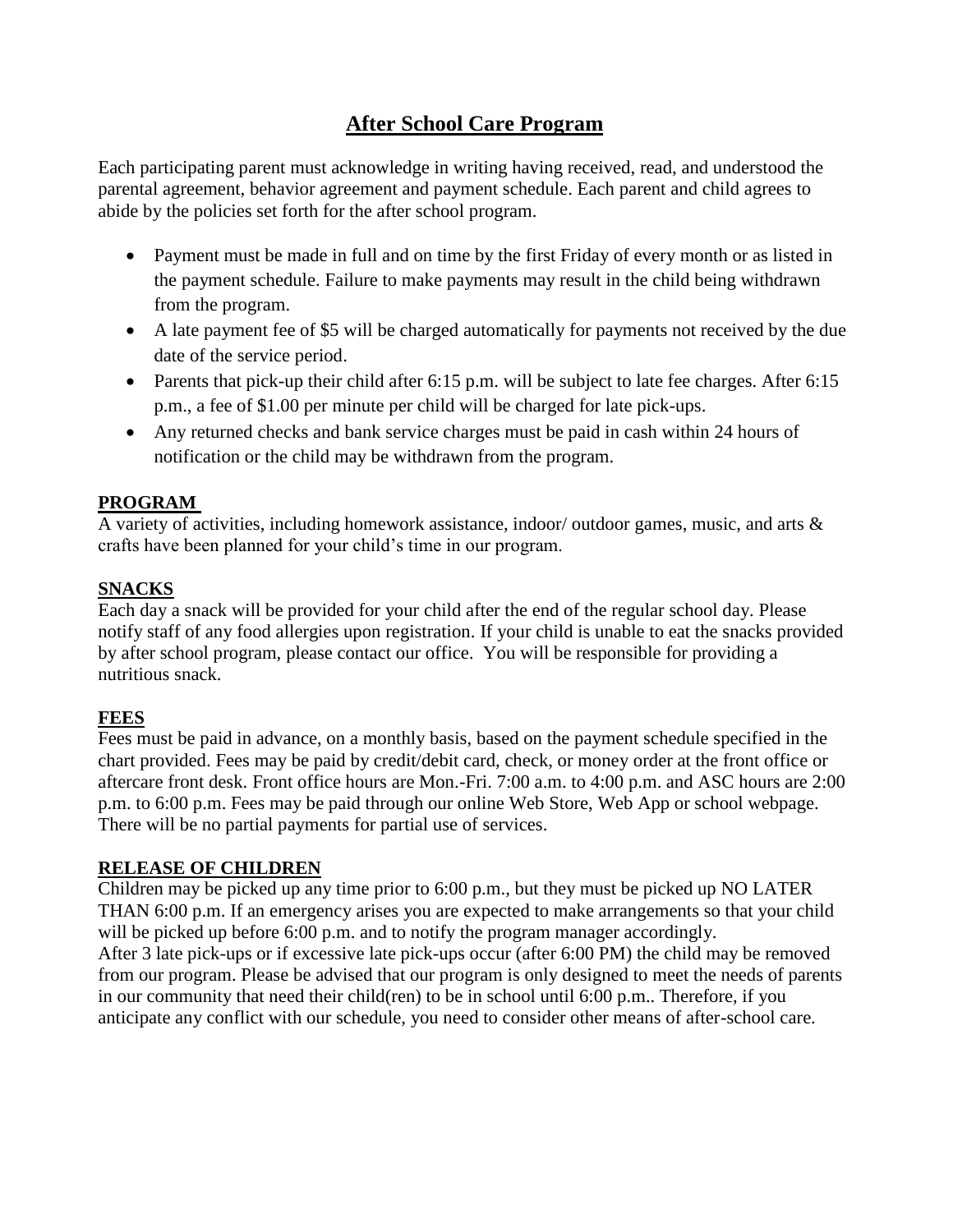#### **PAYMENT SCHEDULE**

Payments are due, in full, by 11:59 p.m. on the first Friday of each month (except for identified months). If the monthly payment is not received by this deadline, the student will not be allowed to attend the after school care program for the specific month.

#### *DISMISSAL PROCEDURES*

#### **PICK-UP**

Each child must be signed out from the after school program by an AUTHORIZED PERSON listed on the child's registration form. Photo identification will be required until the staff is familiar with that person or persons. If necessary a pass will be issued to pick up the child from outdoor play area. Any other person not listed will be asked for photo identification and parent will be contacted by the program manager to verify if the child may be released.

#### **AUTHORIZED PERSONS**

ONLY those persons listed on your child's registration form and/or the school's official authorized list are considered authorized. Even family members if not listed, are not considered authorized to pick up your child. Verification by the program manager will be made with you before any child is released to a person not listed on the registration form. It is EXTREMELY IMPORTANT that you notify the program manager if there are any changes in the parent contact and/or emergency contact. Official changes to authorized pick list must be made in person with Front office staff during scheduled hours of operation.

#### **CHANGES IN PROCEDURES**

If there are any changes in the dismissal procedures for your child, daily or continuous, please notify the office in person or in writing immediately. This will help ensure the safety of your child. If you pick up your child early from the regular day school program please notify the aftercare program.

#### **PROGRAM HOURS**

After School Care 2:00 p.m. - 6:00 p.m.

If we can be of assistance, please do not hesitate to call us at (786) 219-9465. Our fax number is (305) 231-4881; please make fax attention to Before/After Care.

\_\_\_\_\_\_\_\_\_\_\_\_\_\_\_\_\_\_\_\_\_\_\_\_\_\_\_\_\_ \_\_\_\_\_\_\_\_\_\_\_\_\_\_\_\_\_\_\_\_\_\_\_\_\_\_\_

Parent Signature Date Date Date Date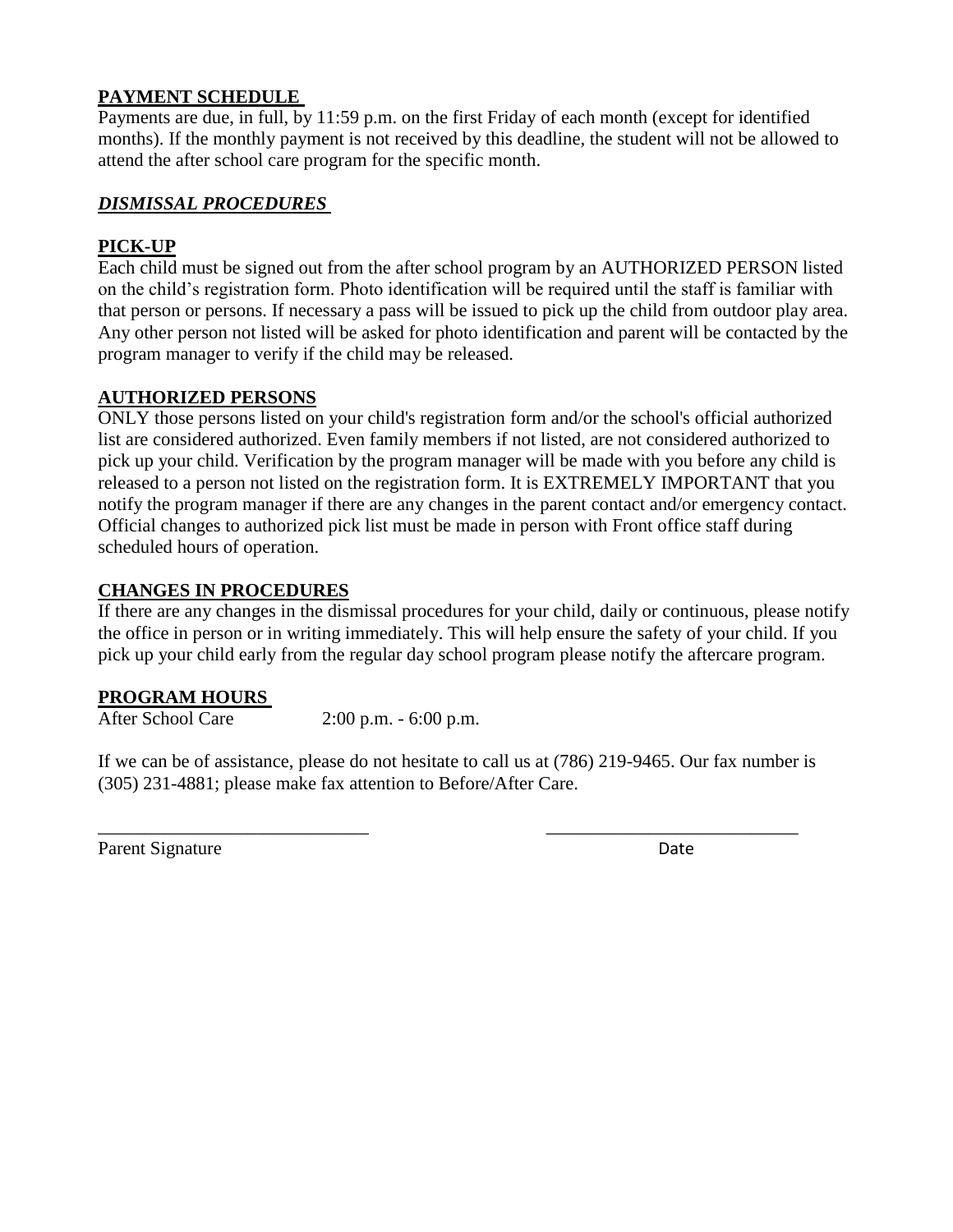

#### **HIVE Preparatory School** After School Care Program Behavior Contract

Date: \_\_\_\_\_\_\_\_\_\_\_\_\_\_\_\_\_\_\_\_\_\_\_

I understand that participation in the After School Care Program is not a right of students attending the school, but a privilege. As such, the school reserves the right to cancel participation in the program for any student based on behavior concerns.

I understand that my child will be afforded only three chances in response to inappropriate behavior prior to dismissal from the program. The first will be a warning, the second will necessitate a suspension from the program for a period of one to three days, and finally, the third infraction will necessitate automatic and permanent removal of my child from the After School Care Program for the remainder of the school year. A severe infraction (e.g. fighting) may result in an immediate dismissal from the program.

I understand that if my child is removed from the After School Care Program, then I will be required to provide transportation for them from school at 2:30 p.m. (Grades K-1) at 3:30 p.m. (Grades 2-5) and at 4:30 p.m. (Grades 6-8).

I agree to the contents of this contract and will ensure my child obeys the rules and policies of HIVE Preparatory School.

\_\_\_\_\_\_\_\_\_\_\_\_\_\_\_\_\_\_\_\_\_\_\_\_\_ \_\_\_\_\_\_\_\_\_\_\_\_\_\_\_\_\_\_\_\_\_\_\_\_\_

\_\_\_\_\_\_\_\_\_\_\_\_\_\_\_\_\_\_\_\_\_\_\_\_\_\_ \_\_\_\_\_\_\_\_\_\_\_\_\_\_\_\_\_\_\_\_\_\_\_\_\_

(Parent Name) (Parent Signature)

(Principal Signature) (Student Signature)